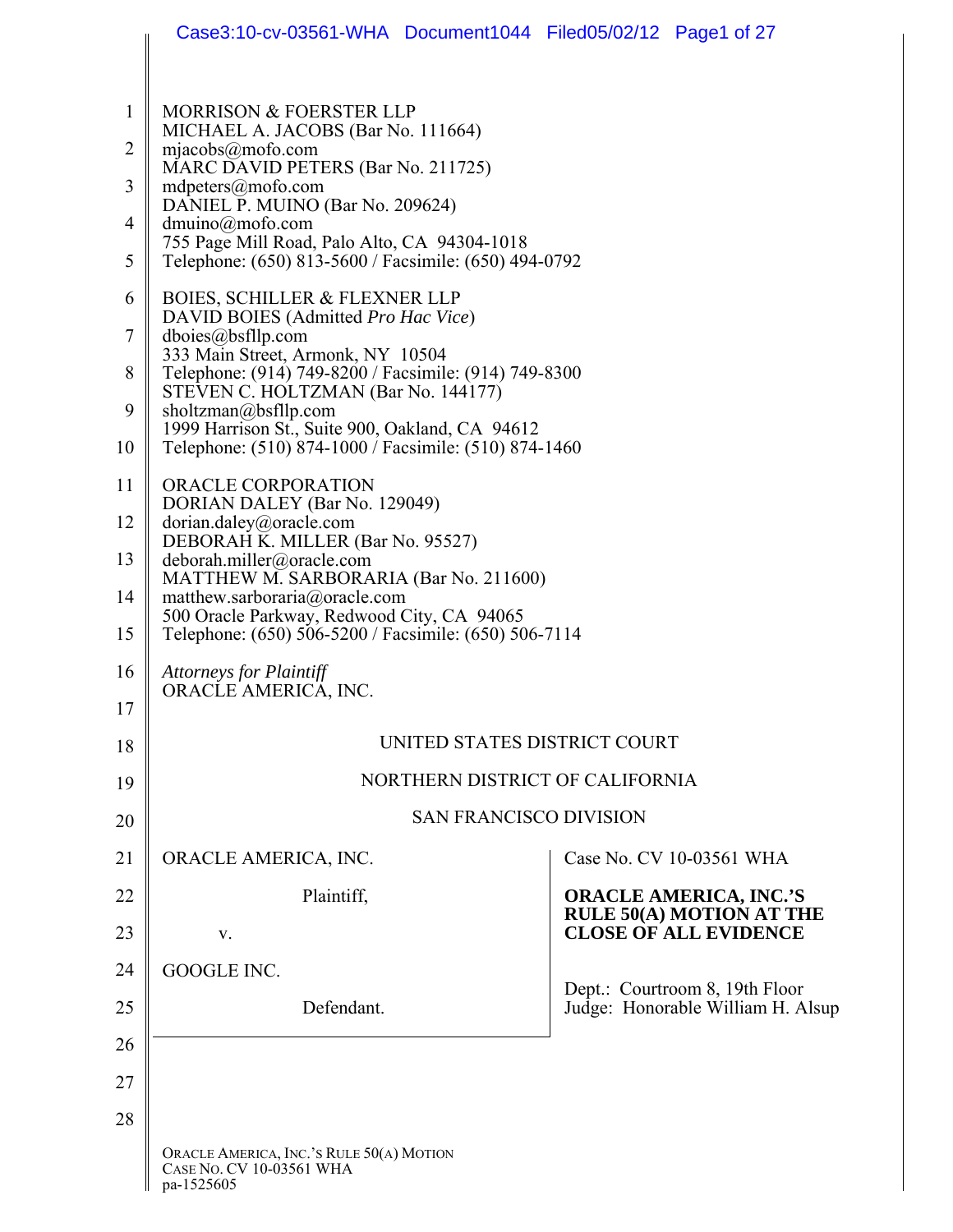## 2 3

4

5

6

7

8

9

1

## **I. INTRODUCTION**

Google has infringed Oracle's registered copyrights in Java 2 Standard Edition, Version 1.4 ("J2SE 1.4") and Java 2 Standard Edition, Version 5.0 ("J2SE 5.0") in three distinct ways: (1) Google copied into Android the structure, sequence, and organization ("SSO") of 37 Java API packages; (2) Google copied Java code into twelve Android code files; and (3) Google copied material from Java API specifications into Android's specifications. All three varieties of copying were submitted to the jury for resolution.<sup>1</sup> However, in light of Google's admissions and the weight of the evidence, Google's copyright infringement can be determined as a matter of law, as no reasonable jury could find for Google.

10 11 12 13 14 15 16 The SSO is the backbone of the 37 Java API packages, supplying both taxonomy and definition. Within the Android and Java code, the SSO is embodied in the names of the API elements (packages, classes, interfaces, methods, and fields), the organization and interrelationships among those elements, and the class and method declarations, and is expressed in more than 7000 lines of code. This SSO, as a core feature of the copyrighted Java software platform, is protected by copyright. *Johnson Controls, Inc. v. Phoenix Control Sys., Inc.*, 886 F.2d 1173, 1175 (9th Cir. 1989).

17 18 19 20 21 22 23 24 Assuming the Court confirms the copyrightability of the SSO under governing Ninth Circuit authority, Google's infringement is manifest. Google and its witnesses admit that (1) the Java APIs are original; (2) Android engineers and contractors directly copied the SSO of the 37 Java API packages from Java specifications into Android; (3) the SSO is not *de minimis*; (4) Google copied Java code into twelve Android code files; and (5) Google paraphrased the Java specifications in writing the Android specifications. The unabashedly commercial, nontransformative nature of Google's copying undermines its fair use defense. And Google has

<sup>25</sup>  26 27  $\frac{1}{1}$  $\frac{1}{1}$  With respect to specification copying, the Court only submitted the issue of whether English-language descriptions were copied. (ECF No. 1018, Jury Instruction ("JI") 21.) As discussed further below, Oracle reiterates its position that the descriptions should not be viewed in isolation and that the specifications also express the SSO of the 37 API packages which was copied into Android's code and specifications. Judgment can be granted on this issue as a matter of law.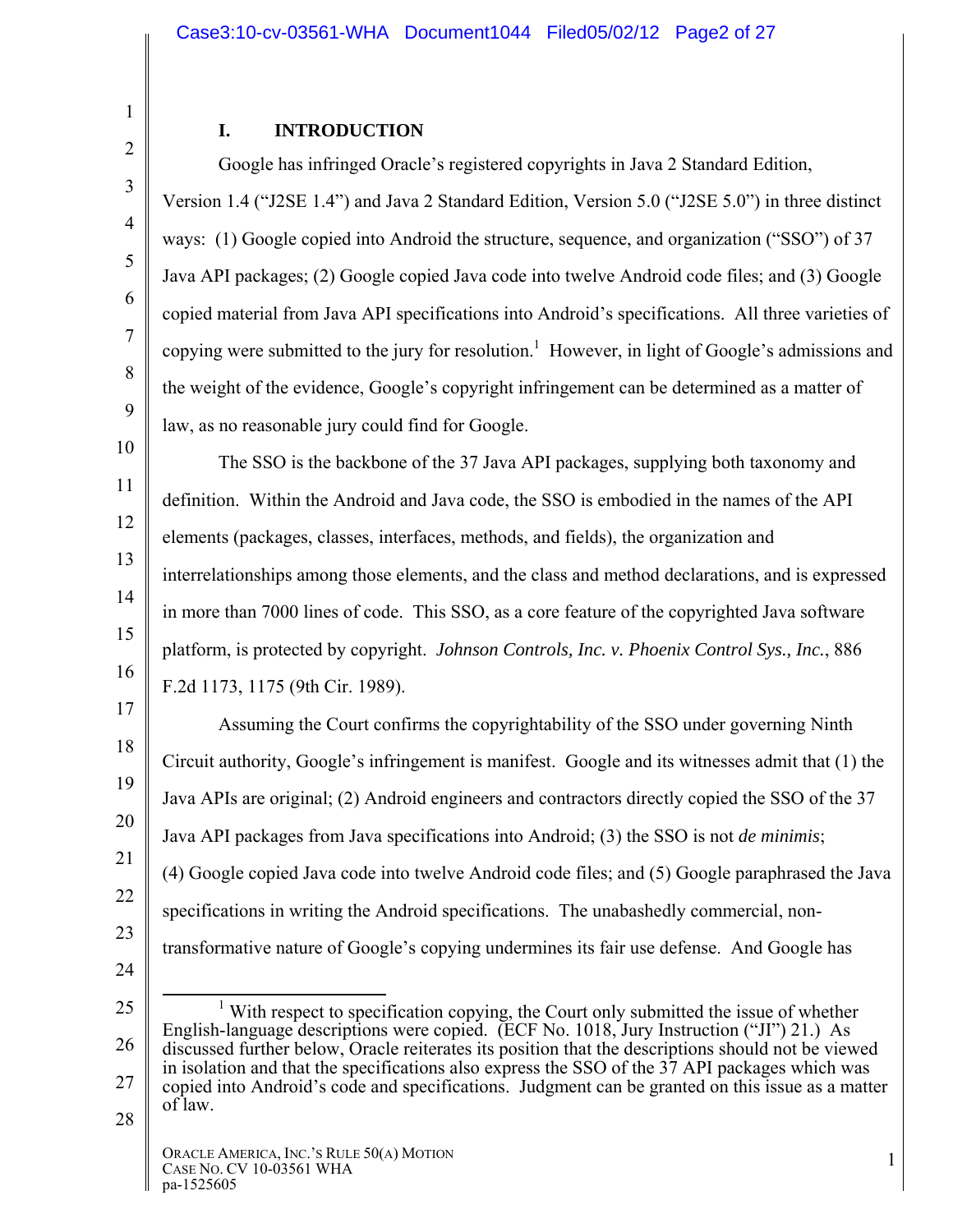1 2 failed to meet its burden of proving its equitable defenses. For all of these reasons, Oracle is entitled to judgment as a matter of law.

3

4

5

6

7

8

## **II. LEGAL STANDARD FOR JUDGMENT AS A MATTER OF LAW**

Judgment as a matter of law is appropriate when "a party has been fully heard on an issue during a jury trial and the court finds that a reasonable jury would not have a legally sufficient evidentiary basis to find for the party on that issue." Fed. R. Civ. P. 50(a)(1). "[T]he trial judge must direct a verdict if, under the governing law, there can be but one reasonable conclusion as to the verdict." *Anderson v. Liberty Lobby, Inc.*, 477 U.S. 242, 250 (1986).

9

10

### **III. NO REASONABLE JURY COULD FIND THAT GOOGLE DID NOT INFRINGE ORACLE'S JAVA-RELATED COPYRIGHTS**

11 12 13 14 15 16 17 18 19 20 21 To establish copyright infringement, Oracle must show that: (1) Oracle is the owner of an original copyrighted work; and (2) Google copied elements from the copyrighted work. (ECF No. 1018, JI 23-24.) *Feist Publ'ns, Inc. v. Rural Tel. Serv. Co., Inc.*, 499 U.S. 340, 361 (1991). Copying can be established either by (1) proving direct copying, or (2) showing that the accused infringer had access to the copyrighted work and there are substantial similarities or virtual identity between the copyrighted work and the accused work. (ECF No. 1018, JI 24.) *Range Road Music, Inc. v. East Coast Foods, Inc.*, 668 F.3d 1148, 1154 (9th Cir. 2012) ("'substantial similarity' is irrelevant in a case [involving] direct copying of copyrighted works"); *Jada Toys, Inc. v. Mattel, Inc.*, 518 F.3d 628, 636-37 (9thCir. 2008). Under the second approach, the Court has determined that copying of the SSO and twelve code files should be evaluated using the substantial similarity test, while copying of the API specifications should be evaluated using the virtual identity test.<sup>2</sup> (ECF No. 1018, JI 24.)

- 22 23
- 24
- 25
- 26

27

28

As discussed below, all elements of copyright infringement have been established in this

case by Google's own stipulated admissions, the clear admissions of Google witnesses, and/or the

overwhelming weight of the evidence.

 <sup>2</sup>  $\alpha$ <sup>2</sup> Oracle maintains its objection to the Court's use of the virtual identity test for evaluating the copying of the API specifications. (*See* ECF No. 1016 at 2.)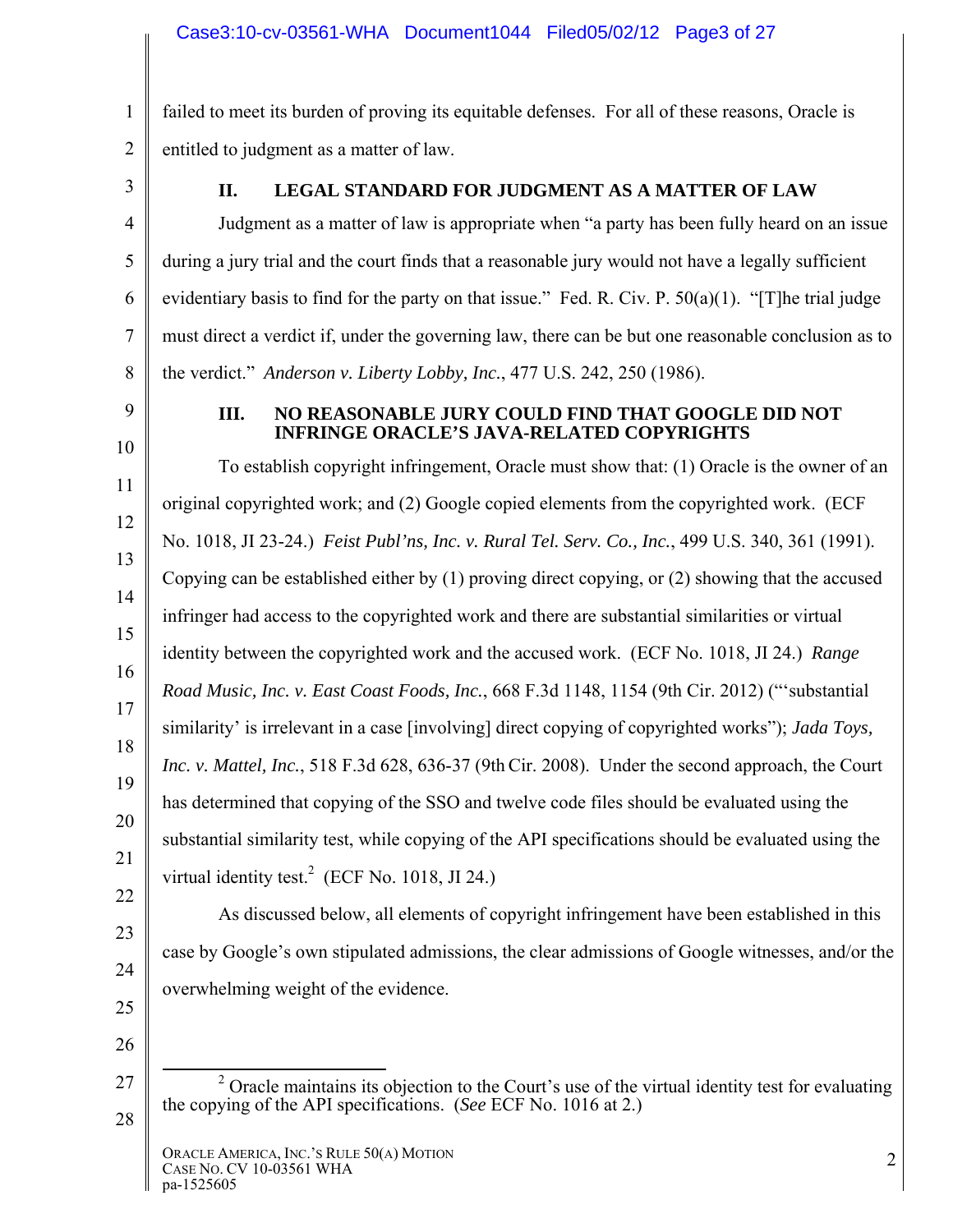1

### A. Oracle Owns The Asserted Copyrights<sup>3</sup>

2 3 4 5 6 7 8 9 10 11 The issue of copyright ownership was not posed to the jury. (ECF No. 1018, JI 23.) Oracle owns the copyrights to J2SE 1.4 and J2SE 5.0. The copyright registrations were admitted into evidence (TX 464, 475, 476), along with the complete contents of both versions of the platform. (RT 689:21-691:23 (Reinhold); TX 610.2, 622, 623, 1076.) Oracle is entitled to a presumption that the facts stated on the front of the copyright registrations are correct. 17 U.S.C. § 410(c) (certificate of registration "shall constitute prima facie evidence of the validity of the copyright and of the facts stated in the certificate"). Google "has the burden of rebutting the facts set forth in the copyright certificate." *United Fabrics Int'l, Inc. v. C&J Wear, Inc.*, 630 F.3d 1255, 1257 (9th Cir. 2011). Google has submitted no evidence to rebut the facts reflected in Oracle's copyright registrations.

12 13 14 Accordingly, Oracle is entitled to judgment that it is the owner of valid copyrights to J2SE 1.4 and J2SE 5.0, covering all components of those works, including the individual code files and the SSO of the API packages.

15

## **B. Google Infringed By Copying The SSO Of The 37 Java API Packages**

16 17 18 19 Google's admissions and the weight of the evidence prove that (1) the Java API packages are original, (2) Google engineers directly copied the SSO of the 37 API packages into Android, and (3) the SSO of the 37 packages is not *de minimis*. If the Court confirms that the SSO of the API packages is copyrightable (addressed below), infringement will follow as a matter of course.

20

### **1. Originality**

21 22 23 24 25 Google has not challenged the originality of the copyrighted Java API packages, and, accordingly, this issue was not posed to the jury. Google has admitted that the Java APIs meet the required threshold: "The Java APIs as a whole meet the low threshold for originality required by the Constitution." (ECF No. 938 (Order deeming issues undisputed based on Google's admission) at 1.) Moreover, because Oracle holds registered copyrights covering the asserted

26

 $\overline{a}$ 

<sup>27</sup>  28 <sup>3</sup> This issue will be addressed in more detail in Oracle's Findings of Fact and Conclusions of Law regarding issues for the Court to resolve, to be filed on May 2, 2012. Oracle incorporates that discussion herein by reference.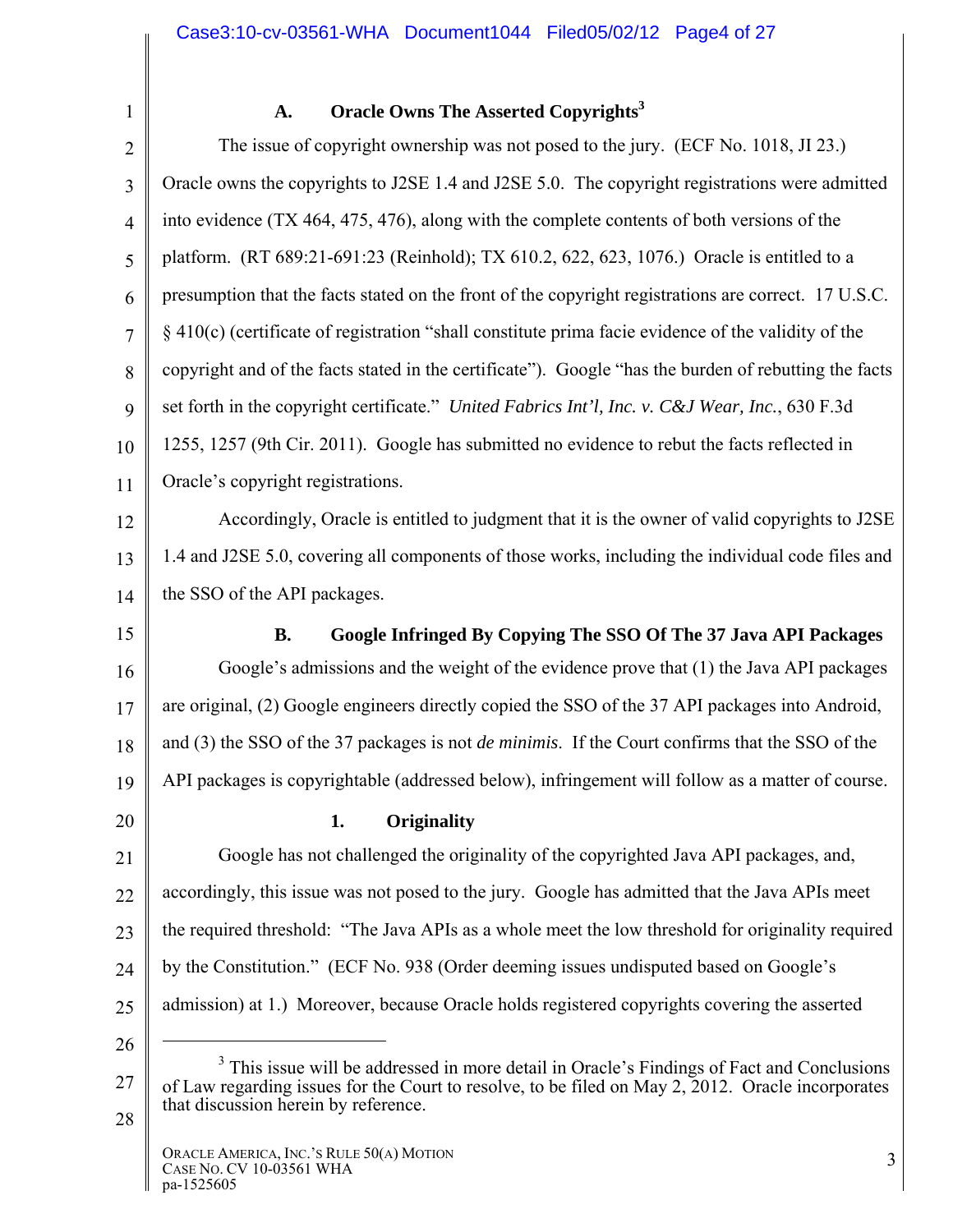### Case3:10-cv-03561-WHA Document1044 Filed05/02/12 Page5 of 27

1 2 3 works, it is entitled to a presumption of originality. *Swirsky v. Carey*, 376 F.3d 841, 851 (9th Cir. 2004) ("Because *One* has a valid certificate of registration with the copyright office, however, Swirsky is entitled to a presumption of originality").

| $\overline{4}$ | The evidence of originality is overwhelming and uncontroverted. The threshold for                     |
|----------------|-------------------------------------------------------------------------------------------------------|
| 5              | establishing originality is low. Feist, 499 U.S. at 345 ("Original, as the term is used in copyright, |
| 6              | means only that the work was independently created by the author (as opposed to copied from           |
| 7              | other works), and that it possesses at least some minimal degree of creativity"). Numerous            |
| 8              | witnesses confirmed that API design is highly creative and challenging. (RT 513:14-18)                |
| 9              | (Screven); 627:21-628:1 (Reinhold).) Dr. Bloch stated that designing an API is a work of              |
| 10             | craftsmanship, requiring the API author to exercise creativity and aesthetic judgment. (RT 751:5-     |
| 11             | 752:14; TX 624 at p. 47.) Dr. Reinhold testified that it took him and a team of engineers two         |
| 12             | years to develop just one API package, java.nio. (RT 623:17-624:1.) Based on the evidence and         |
| 13             | Google's admission, the originality of the 37 API packages is beyond dispute.                         |
| 14             | 2.<br><b>Direct Copying</b>                                                                           |
| 15             | Where there is evidence of direct copying, there is no need to apply the substantial                  |
| 16             | similarity test. Range Road, 668 F.3d at 1154 ("substantial similarity' is irrelevant in a case       |
| 17             | [involving] direct copying of copyrighted works"). In this case, the evidence shows that Google       |
| 18             | directly copied the SSO of the 37 Java API packages into Android.                                     |
| 19             | Former Google engineer Bob Lee was the core libraries lead for Android in the 2006-2007               |
| 20             | time period. (RT 980:14-981:6.) Mr. Lee testified that Android implements parts of the Java           |
| 21             | APIs and that such implementation was based on consulting the Java API specifications:                |
| 22             | Q. You consulted the Java API specifications to make sure that the Android code for the               |
| 23             | corresponding core libraries would be consistent with those specifications, correct?<br>A. Yes.       |
| 24             | (RT 982:25-983:3; see also RT 981:7-21.) Mr. Lee also testified that Google's outside                 |
| 25             | contractor, Noser, was hired to implement core libraries based on the Java API specifications:        |
| 26             | Q. Noser was an outside contractor hired by Google to implement core libraries according              |
| 27             | to the Java API specifications, correct?<br>A. Yes.                                                   |
| 28             |                                                                                                       |
|                | ORACLE AMERICA, INC.'S RULE 50(A) MOTION<br>4<br>CASE NO. CV 10-03561 WHA<br>pa-1525605               |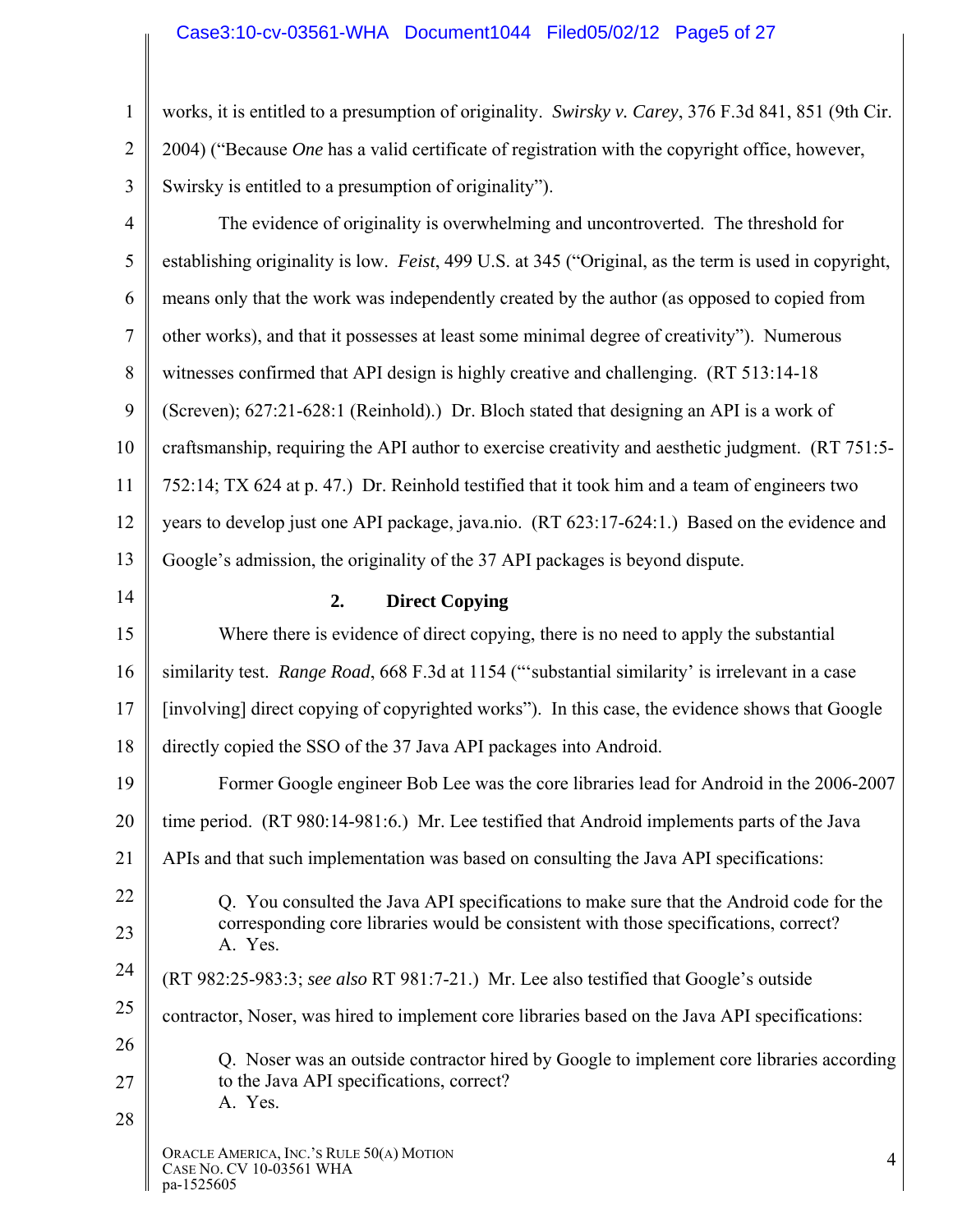|                | Case3:10-cv-03561-WHA Document1044 Filed05/02/12 Page6 of 27                                                                                                                   |
|----------------|--------------------------------------------------------------------------------------------------------------------------------------------------------------------------------|
|                |                                                                                                                                                                                |
| $\mathbf{1}$   | (RT 985:3-6.) Former Google engineer Dan Bornstein confirmed that his team had used the Java                                                                                   |
| $\overline{2}$ | specifications to derive information for implementing the APIs in Android:                                                                                                     |
| 3              | Q. Now, you testified on direct, sir, that you and your team looked at the Java                                                                                                |
| $\overline{4}$ | specifications for these application programming interfaces while you were doing your<br>work on Android; correct, sir?                                                        |
| 5              | A. That's right.                                                                                                                                                               |
| 6<br>7         | Q. And you did that in order to derive from these specifications the information you<br>needed in order to write that code; correct, sir?<br>A. Some of the information.       |
| $8\,$          | (RT 1836:19-1837:2.) Because the Java specifications are directly derived from the underlying                                                                                  |
| 9              | source code (RT 606:14-608:3 (Reinhold); TX 1046 at p.19), the Android engineers effectively                                                                                   |
| 10             | had access to the SSO of the source code itself. The fact that Google literally copied some Java                                                                               |
| 11             | code (discussed below) demonstrates that they had <i>direct</i> access to the code as well.                                                                                    |
| 12             | By deriving the Android class libraries from the Java API specifications, the Android                                                                                          |
| 13             | engineers wound up copying the entire SSO of the 37 API packages into Android. Mr. Bornstein                                                                                   |
| 14             | confirmed that "the names and declarations" are the same between Java and Android. (RT                                                                                         |
| 15             | 1791:21-1792:6 (Bornstein).) Google's expert, Dr. Astrachan, admitted that the SSO of the 37                                                                                   |
| 16             | packages is "virtually identical" between Java and Android. (RT 2214:3-9 (Astrachan).) Based                                                                                   |
| 17             | on the evidence of direct copying, Oracle has proven infringement.                                                                                                             |
| 18             | 3.<br><b>Access and Substantial Similarity</b>                                                                                                                                 |
| 19             | Oracle has proven copying under the substantial similarity test as well. That test requires                                                                                    |
| 20             | a showing that the infringer had access to the copyrighted work and that the accused and                                                                                       |
| 21             | copyrighted works are substantially similar. See Jada Toys, 518 F.3d at 636-37. The Java API                                                                                   |
| 22             | specifications that detail the SSO of the API packages were publicly available on Sun's website.                                                                               |
| 23             | (RT 983:4-6 (Lee).) The testimony of Messrs. Lee and Bornstein cited above demonstrates that                                                                                   |
| 24             | Google had access to the Java specifications. As for substantial similarity, Google admits that the                                                                            |
| 25             | SSO of the 37 API packages is substantially the same between Java and Android:                                                                                                 |
| 26<br>27       | Google agrees that the structure, sequence and organization of the 37 accused API<br>packages in Android is substantially the same as the structure, sequence and organization |
| 28             | of the corresponding 37 API packages in Java.                                                                                                                                  |
|                | ORACLE AMERICA, INC.'S RULE 50(A) MOTION<br>5<br>CASE NO. CV 10-03561 WHA<br>pa-1525605                                                                                        |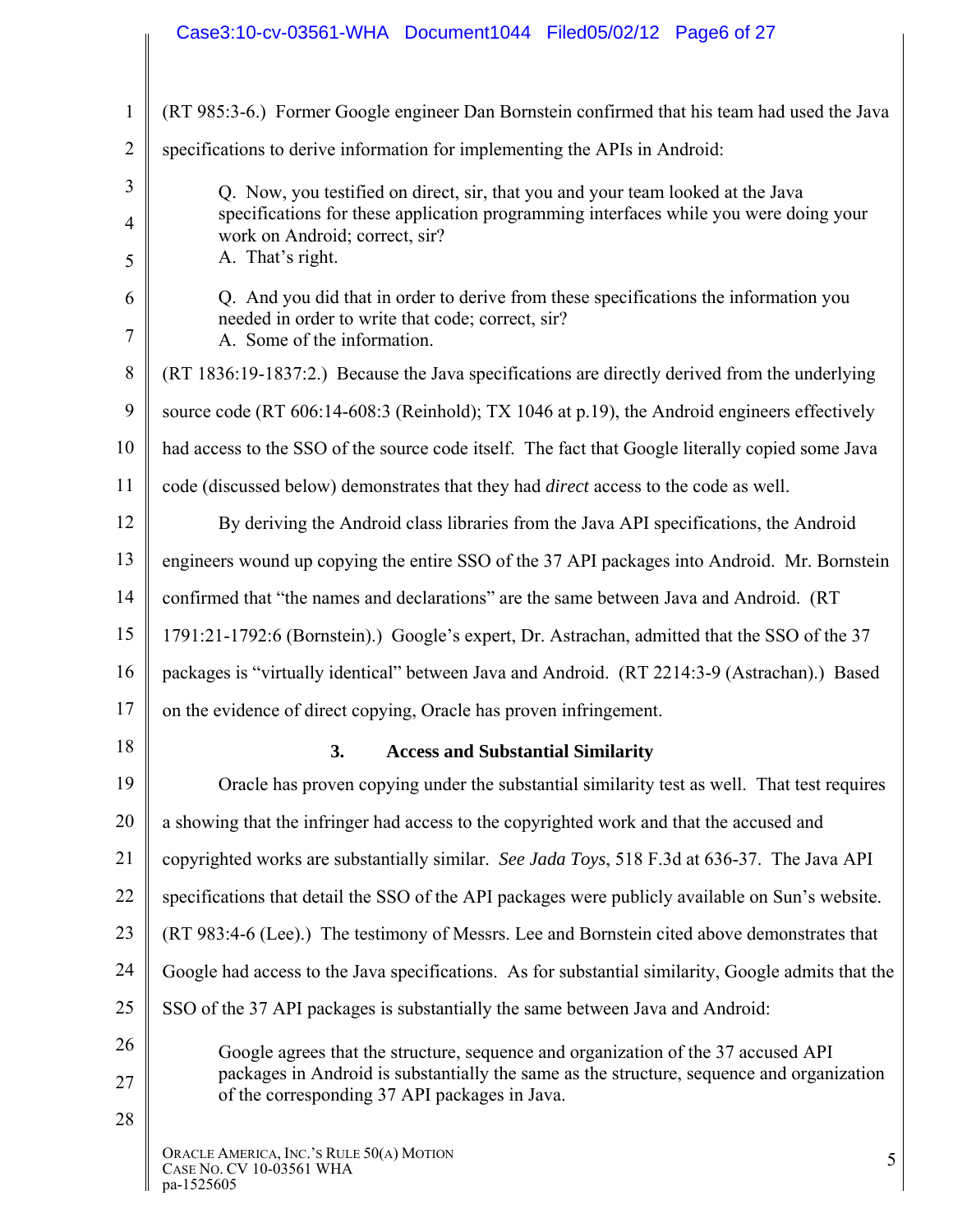2 (ECF No. 1018, JI 19; *see also* ECF No. 946 (Stipulation); RT 1337:21-24.) Dr. Astrachan went further, agreeing that the SSO in Java and Android is "virtually identical." (RT 2214:3-9.)

3 4 5 6 7 8 9 10 11 12 13 14 15 16 During its closing argument, Google compared the code that embodies the SSO of the 37 Java API packages in Android to the complete code for the 166 packages in J2SE 5.0 and argued that the two are not substantially similar because the latter is far more voluminous than the former. This approach is wrong as a matter of law. First, as already noted, since the evidence shows that Google engineers and contractors directly copied the SSO from Java specifications, there is no need to apply the substantial similarity test at all. Second, even under the substantial similarity test, an infringer cannot escape liability by arguing that it only took a small portion of the overall copyrighted work that is qualitatively significant. *See Warner Bros. Entm't Inc. v. RDR Books*, 575 F. Supp. 2d 513, 535 (S.D.N.Y. 2008) (finding that Harry Potter Lexicon "copie[d] a sufficient quantity of the Harry Potter series to support a finding of substantial similarity," even if the copied elements "amount to only a fraction of the seven-book series"); *Paramount Pictures Corp. v. Carol Publ'g Group*, 11 F. Supp. 2d 329, 334 (S.D.N.Y 1998) ("Copying only small portions of a series of copyrighted works offers no protection for a defendant").

17 18 19 20 21 22 23 Under Google's theory, a copier who takes a portion of a piece of software could never be liable, even when the copied portion is qualitatively significant, as is the case with the SSO of the 37 API packages. While the number vastly understates its significance, the SSO is embodied in more than 7,000 lines of code (names and declarations), without which the Android platform would not function as designed. (RT 2212:3-19 (Astrachan).) The copied SSO in Android is qualitatively substantial even as compared to the 166 Java API packages, and the two are substantially similar in that regard.

24

1

### **4. Google Admits That The SSO Is Not** *De Minimis*

25 26 27 The Court instructed the jury that to find copyright infringement it must also find that the amount of copying was not *de minimis*. (ECF No. 1017, JI 24.) However, Google dropped this argument as to the SSO of the 37 API packages on the last day of trial. As reflected in the jury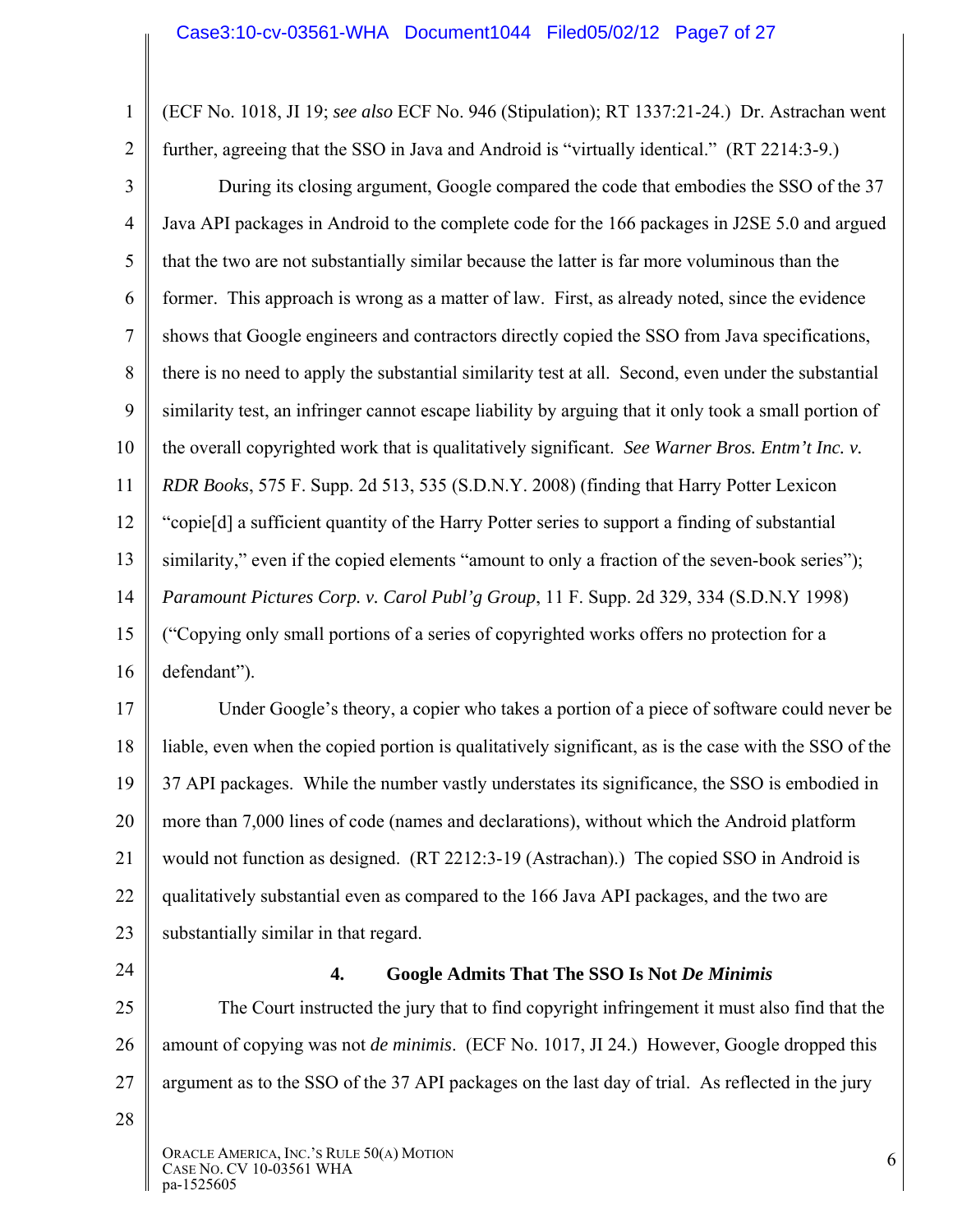## Case3:10-cv-03561-WHA Document1044 Filed05/02/12 Page8 of 27

| $\mathbf{1}$   | instructions, the "parties are in agreement that the structure, sequence, and organization of the                                                                                               |
|----------------|-------------------------------------------------------------------------------------------------------------------------------------------------------------------------------------------------|
| $\overline{2}$ | API packages is more than <i>de minimis.</i> " (ECF No. 1018, JI 27.)                                                                                                                           |
| 3              | Between Google's admissions and the evidence in the case, Oracle has proven that Google                                                                                                         |
| $\overline{4}$ | infringes Oracle's copyrights by copying the SSO of the 37 Java API packages into Android.                                                                                                      |
| 5              | $C_{\bullet}$<br>Google Infringed By Copying Java Code Into Twelve Android Code<br><b>Files</b>                                                                                                 |
| 6              | Google admits that it copied protected Java code into twelve Android code files. The only                                                                                                       |
| 7              | issue here is whether the copying was <i>de minimis</i> . As explained below, it was not.                                                                                                       |
| 8              | 1.<br><b>Direct Copying</b>                                                                                                                                                                     |
| 9              | There is no dispute that Google copied Java code and comments into twelve Android code                                                                                                          |
| 10<br>11       | files. (TX 1072.) As reflected in the jury instructions, Google admits copying the code:                                                                                                        |
| 12<br>13       | With respect to the infringement issues concerning the range Check and other similar files,<br>Google agrees that the accused lines of code and comments came from the copyrighted<br>material. |
| 14             | (ECF No. 1018, JI 27.) With respect to the range Check code within the TimSort java and                                                                                                         |
| 15             | ComparableTimSort.java files, Josh Bloch, who authored the code while working at Sun,                                                                                                           |
| 16             | acknowledged the likelihood that he copied that code from Sun copyrighted code. (RT 827:5-17.)                                                                                                  |
| 17             | Dr. Mitchell confirmed that the accused code and comments in the twelve Android files are                                                                                                       |
| 18             | identical to the copyrighted Java code and comments (RT 1254:1-1255:15, 1258:24-1260:18,                                                                                                        |
| 19             | 1262:2-1263:10 (Mitchell)), and Google did not offer any testimony to rebut this.                                                                                                               |
| 20             | 2.<br><b>Google's Code Copying Was Not De Minimis</b>                                                                                                                                           |
| 21             | Copying can only be <i>de minimis</i> "if it is so meager and fragmentary that [compared to the                                                                                                 |
| 22             | work as a whole] the average audience would not recognize the appropriation." (ECF No. 1018,                                                                                                    |
| 23             | JI 28.) <i>Fisher v. Dees, 794 F.2d 432, 434 n.2 (9th Cir. 1985)</i> . The extent of the copying "is                                                                                            |
| 24             | measured by considering the qualitative and quantitative significance of the copied portion in                                                                                                  |
| 25             | relation to the plaintiff's work as a whole." Newton v. Diamond, 388 F.3d 1189, 1195 (9th Cir.                                                                                                  |
| 26             | 2003); see also Merch. Transaction Sys., Inc. v. Nelcela, Inc., 2009 U.S. Dist. LEXIS 25663, at                                                                                                 |
| 27             | *61 (D. Ariz. Mar. 17, 2009) ("Thus, Nelcela will not escape liability unless it can show that the                                                                                              |
| 28             | protectable elements in the Lexcel software constitute an insignificant (quantitatively and                                                                                                     |
|                | ORACLE AMERICA, INC.'S RULE 50(A) MOTION<br>7<br>CASE NO. CV 10-03561 WHA<br>pa-1525605                                                                                                         |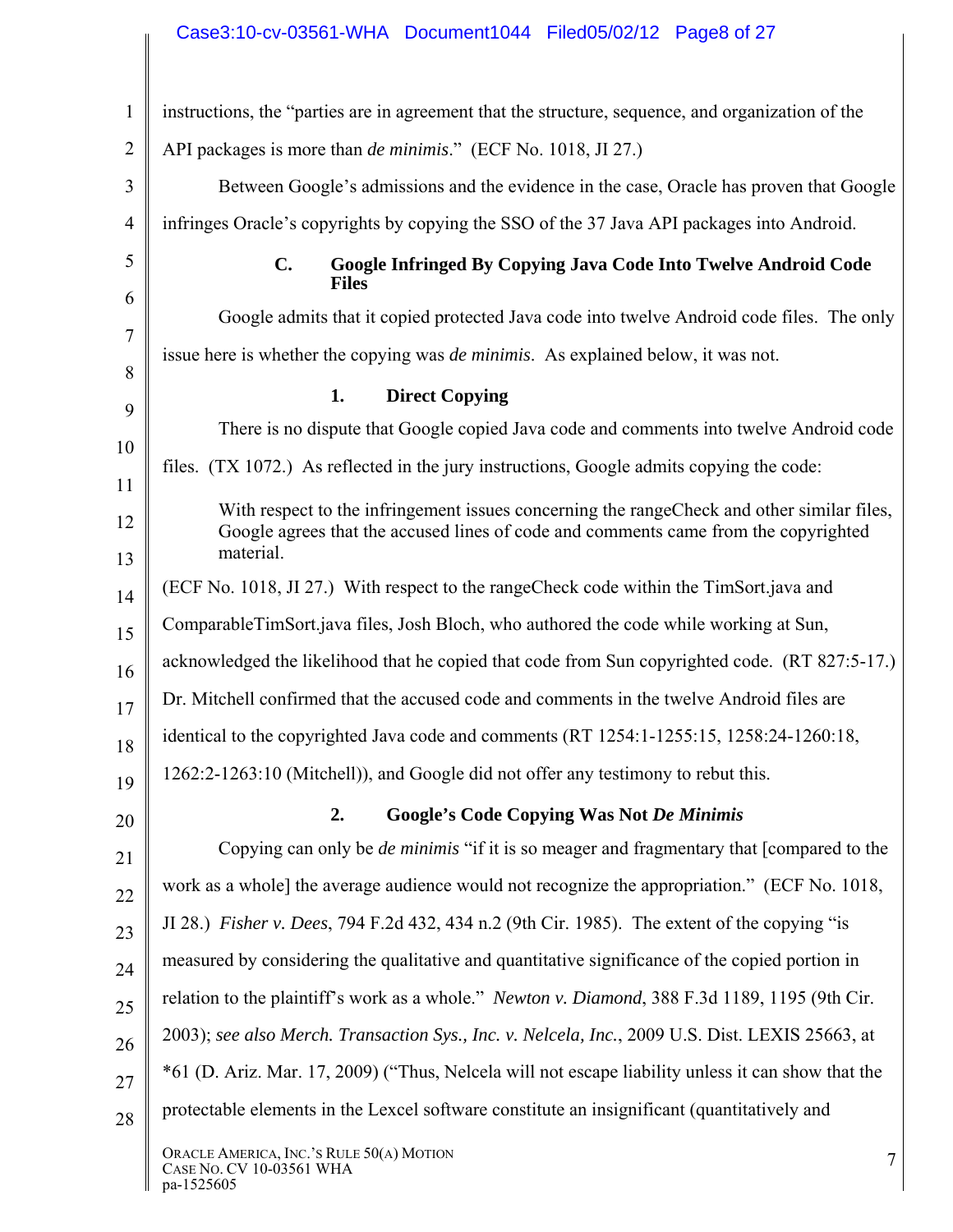### Case3:10-cv-03561-WHA Document1044 Filed05/02/12 Page9 of 27

|                | Case3:10-cv-03561-WHA Document1044 Filed05/02/12 Page9 of 27                                          |
|----------------|-------------------------------------------------------------------------------------------------------|
| $\mathbf{1}$   | qualitatively) portion or aspect of the Lexcel software"). Even if the copied material is a           |
| $\overline{2}$ | "quantitatively very small part" of the work as a whole, "[t]he smallness alone is not enough by      |
| 3              | itself to avoid liability." Mktg. Tech. Solutions, Inc. v. Medizine LLC, 2010 U.S. Dist. LEXIS        |
| 4              | 50027, at *10 (S.D.N.Y. Apr. 23, 2010).                                                               |
| 5              | Under the Court's jury instructions, the copied code and comments in the twelve Android               |
| 6              | files must be compared to the contents of the corresponding Java files from which the copied          |
| $\tau$         | material came. (ECF No. 1018, JI 29.) Professor Mitchell provided detailed and uncontested            |
| 8              | testimony that Google literally copied either the entirety of the accused files or a qualitatively    |
| 9              | significant portion. Google has made no showing that the copied code was "so meager and               |
| 10             | fragmentary" that it would not be recognized as an appropriation. Under the appropriate               |
| 11             | comparison, no reasonable jury could find that Google's code copying was de minimis.                  |
| 12             | Google's Copying of Eight Decompiled Files Was Not De<br>a.<br>Minimis.                               |
| 13             | During trial, Professor Mitchell explained that Google decompiled eight Java files and                |
| 14             | copied the decompiled source code into certain Android files. (RT 1258:7-1259:15 (Mitchell);          |
| 15             | TX 1072, 896.1-896.8, 1031-1038.) Google does not dispute that these files were copied. (ECF          |
| 16             | No. 1018, JI 27.)                                                                                     |
| 17             | When compared on a file-to-file basis (per the Court's jury instructions), it is clear that           |
| 18             | Google's copying of the eight files was not <i>de minimis</i> . Google copied each entire file, so by |
| 19             | definition, the copying is both quantitatively and qualitatively significant. (See RT 1260:11-        |
| 20<br>21       | 1262:1 (Mitchell); compare TX 896.1-896.8 (Sun decompiled files) with TX 1031-38 (Android             |
|                |                                                                                                       |

files).) No reasonable jury could find that the copying of the decompiled files was *de minimis*.

23

22

#### **b. Google's Copying of the RangeCheck Method Was Not**  *De Minimis***.**

24 25 26 27 Professor Mitchell testified that the rangeCheck method is qualitatively significant and "useful" to Android. (RT 1316:17-19.) He explained that the rangeCheck method operates on Android devices, including on Samsung phones. (RT 1255:22-25, 1264:19-23.) To determine how useful the rangeCheck method is on devices, Professor Mitchell experimented with an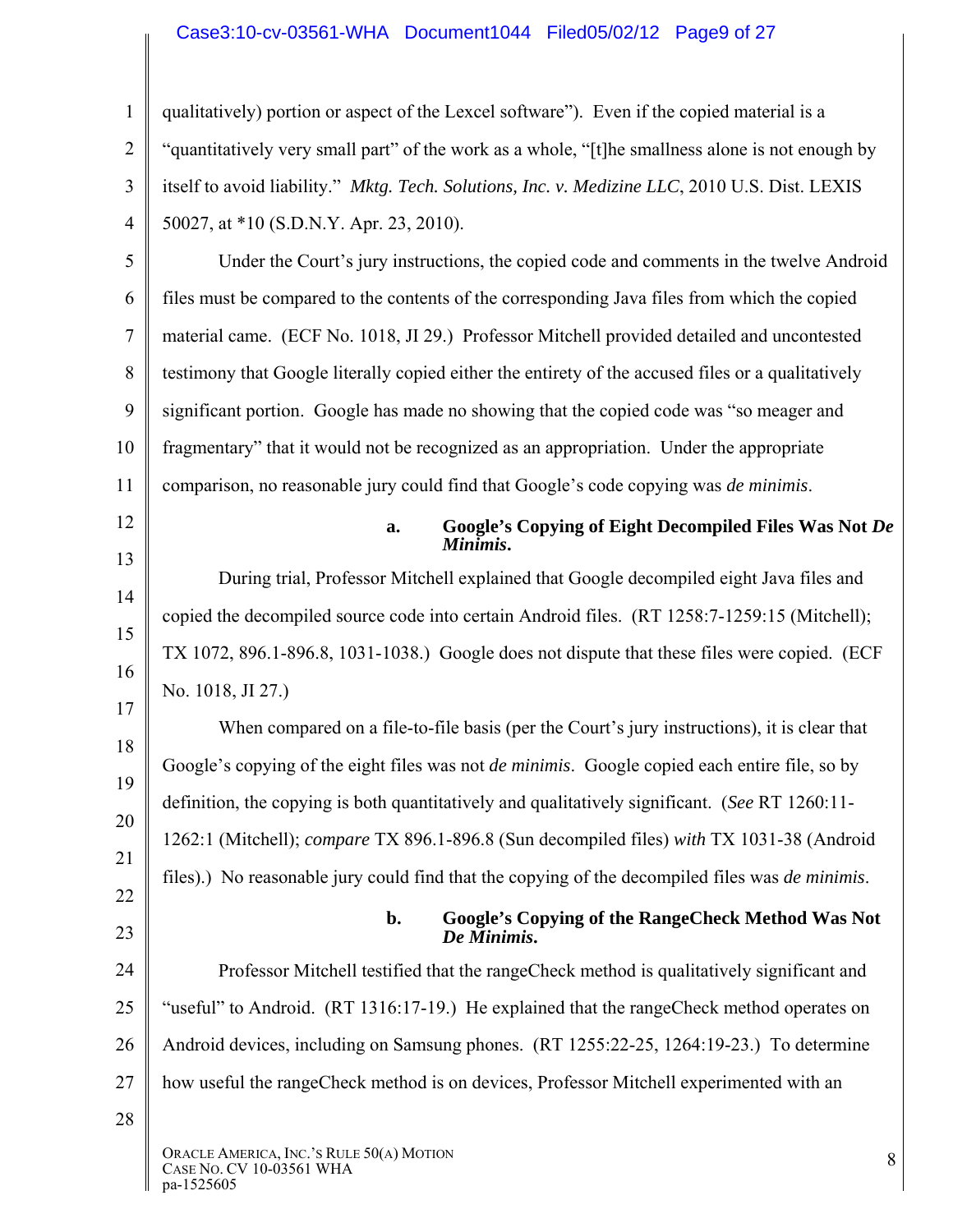| 1              | Android device and found that it called the rangeCheck method no less than 2,600 times during                                 |
|----------------|-------------------------------------------------------------------------------------------------------------------------------|
| $\overline{2}$ | start up. (RT 1329:9-21.) Google did not present any testimony to rebut this.                                                 |
| 3              | <b>Google's Copying Of Comments Was Not De Minimis</b><br>$\mathbf{c}$ .                                                      |
| $\overline{4}$ | Professor Mitchell compared Oracle's CodeSource.java file (TX 623.9) against Android's                                        |
| 5              | CodeSourceTest.java file (TX 1039) and concluded that, except for some HTML commands,                                         |
| 6              | certain English-language comments are "syntactically  identical." (RT 1262:13-1263:4.) He                                     |
| $\overline{7}$ | reached the same conclusion with respect to Android's CollectionCertStoreParametersTest.java                                  |
| 8              | file. (RT 1253:9-10; compare TX 1040 (Android) to TX 623.10 (Java)). These literally copied                                   |
| 9              | comments are quantitatively significant: they amount to about 25% of Oracle's                                                 |
| 10             | CollectionCertStoreParameters.java file (TX 623.10), and about 2.90% of Oracle's                                              |
| 11             | CodeSource.java file (TX 623.9).                                                                                              |
| 12             | <b>Google Infringed By Copying From Java Specifications Into Android</b><br>D.<br><b>Specifications</b>                       |
| 13             | The Court submitted to the jury the question of whether Google has infringed Oracle's                                         |
| 14             | copyrights by copying the English-language descriptions of API elements from the Java                                         |
| 15             | specifications into the Android specifications. (ECF No. 1018, JI 21.) The Court did not submit                               |
| 16             | the issue of whether the SSO of the 37 API packages, as expressed in the Java specifications, was                             |
| 17             | also copied into the Android specifications. These issues should be considered together. Oracle                               |
| 18             | is entitled to judgment on both of these issues, based on the weight of the evidence.                                         |
| 19<br>20       | 1.<br>The Evidence Shows That Android's English-Language<br><b>Descriptions Were Copied From The Java API Specifications.</b> |
| 21             | Android developer Bob Lee testified that the English-language descriptions within the                                         |
| 22             | Android specifications were paraphrased from Sun's specifications and were therefore                                          |
| 23             | "substantially similar." (RT 1191:4-13.) He was shown three examples of such paraphrasing,                                    |
| 24             | and he acknowledged that the same level of similarity evident in those examples exists across the                             |
| 25             | full documentation for the 37 Java API packages within Android. (RT 1175:25-1176:3; TX                                        |
| 26             | 610.2, 767 (full Android and Java documentation).) One of the examples is shown below:                                        |
| 27             |                                                                                                                               |
| 28             |                                                                                                                               |
|                | ORACLE AMERICA, INC.'S RULE 50(A) MOTION<br>9<br>CASE NO. CV 10-03561 WHA<br>pa-1525605                                       |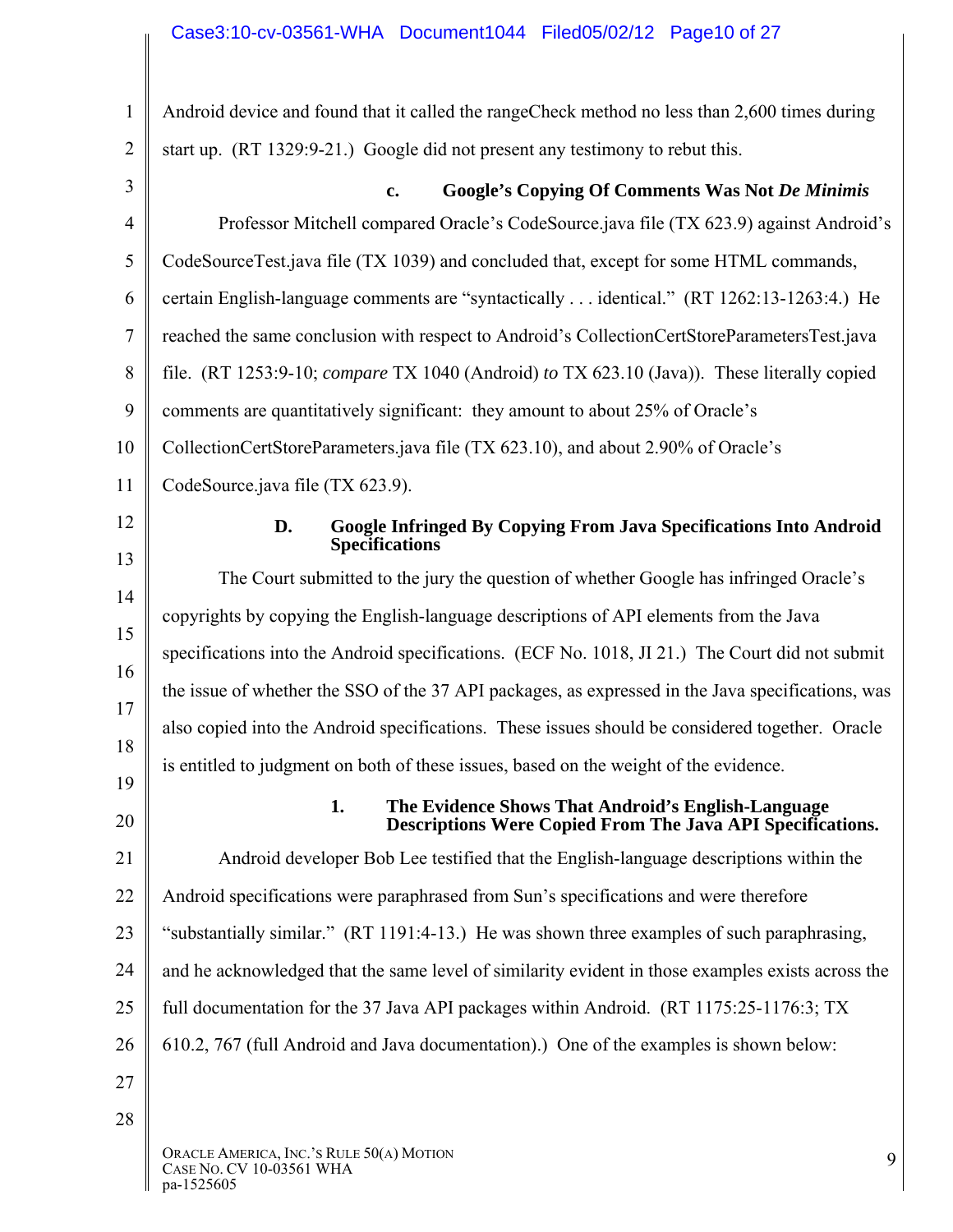| $\mathbf{1}$        | <b>J2SE 5.0</b>                                                                                                                                                                                                                                      | Android                                                                                                                                   |
|---------------------|------------------------------------------------------------------------------------------------------------------------------------------------------------------------------------------------------------------------------------------------------|-------------------------------------------------------------------------------------------------------------------------------------------|
| $\overline{2}$<br>3 | A pair of channels that implements a<br>unidirectional pipe.                                                                                                                                                                                         | A pipe contains two channels, forming a<br>unidirectional pipe. One is the writable sink<br>channel, and the other is the readable source |
| $\overline{4}$      | A pipe consists of a pair of channels: A writable                                                                                                                                                                                                    | channel. When bytes are written into the<br>writable channel they can be read from the                                                    |
| 5                   | sink channel and a readable source channel.<br>Once some bytes are written to the sink channel                                                                                                                                                       | readable channel. Bytes are read in the order<br>in which they were written.                                                              |
| 6                   | they can be read from source channel in exactly<br>the order in which they were written.                                                                                                                                                             |                                                                                                                                           |
| 7                   |                                                                                                                                                                                                                                                      |                                                                                                                                           |
| 8                   | Mr. Lee expressed regret that such paraphrasing had occurred:                                                                                                                                                                                        |                                                                                                                                           |
| 9                   | I actually wasn't even a big fan of including these. I would have preferred that we<br>just point people to Sun's site for this specific documentation because you<br>shouldn't really be rewriting a contract. And in doing so they are going to be |                                                                                                                                           |
| 10<br>11            | substantially similar.                                                                                                                                                                                                                               |                                                                                                                                           |
| 12                  | (RT 1175:25-1176:3.) Mr. Lee's admission that the English-language descriptions in the Android                                                                                                                                                       |                                                                                                                                           |
| 13                  | specifications were paraphrased from the Java specifications is evidence of direct copying, which                                                                                                                                                    |                                                                                                                                           |
| 14                  | entitles Oracle to judgment on this point.                                                                                                                                                                                                           |                                                                                                                                           |
| 15<br>16            | 2.<br><b>Specifications</b>                                                                                                                                                                                                                          | <b>Evidence Also Shows That Google Copied The SSO Of The</b><br>Java API Packages From Java Specifications Into Android                   |
| 17                  |                                                                                                                                                                                                                                                      | While the Court only submitted the issue of English-language description copying to the                                                   |
| 18                  | jury, Google is also liable for copying the SSO of the Java API packages into the Android                                                                                                                                                            |                                                                                                                                           |
| 19                  | documentation. The facts are uncontroverted and Oracle is entitled to judgment on this issue.                                                                                                                                                        |                                                                                                                                           |
| 20                  |                                                                                                                                                                                                                                                      | There is no question that Google copied the SSO of the 37 Java API packages into the                                                      |
| 21                  | Android documentation. As explained by Dr. Reinhold, the structure expressed in the API                                                                                                                                                              |                                                                                                                                           |
| 22                  | documentation is the same as the structure within the compilable code because the code is run                                                                                                                                                        |                                                                                                                                           |
| 23                  | through the Java Documentation Extractor (or "Javadoc") to pull out the structure and English                                                                                                                                                        |                                                                                                                                           |
| 24                  | language comments to produce a webpage that reflects the same SSO of the API that is in the                                                                                                                                                          |                                                                                                                                           |
| 25                  | code. (RT 606:14-608:3 (Reinhold); TX 1046 at p.19.) The Android documentation is created                                                                                                                                                            |                                                                                                                                           |
| 26                  | the same way from the Android code. (RT 1169:8-15 (Lee agreeing that like Java documentation,                                                                                                                                                        |                                                                                                                                           |
| 27                  | Android documentation was "created by a tool that actually reads portions of the source code and                                                                                                                                                     |                                                                                                                                           |
| 28                  | then places it in a kind of template that's available on the web as a source of documentation.").)                                                                                                                                                   |                                                                                                                                           |
|                     | ORACLE AMERICA, INC.'S RULE 50(A) MOTION<br>CASE NO. CV 10-03561 WHA<br>pa-1525605                                                                                                                                                                   | 10                                                                                                                                        |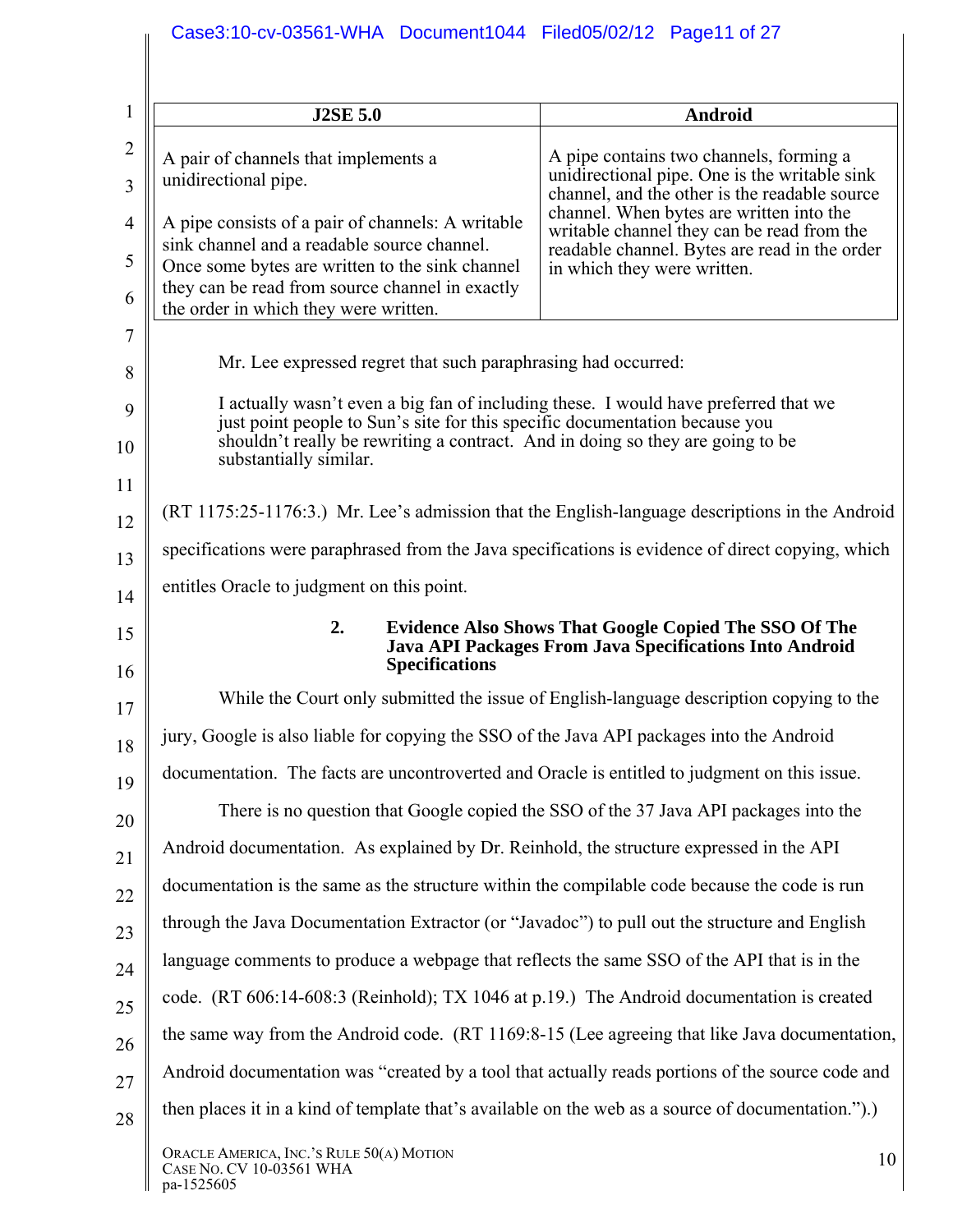## Case3:10-cv-03561-WHA Document1044 Filed05/02/12 Page12 of 27

| $\mathbf{1}$   | It is undisputed that the SSO of the 37 Java API packages is identical in both the Java and               |
|----------------|-----------------------------------------------------------------------------------------------------------|
| $\overline{2}$ | Android code and documentation. (ECF No. 984 at 10 (Google's JMOL motion: "As such, if                    |
| 3              | based on the same starting point – the names of the 37 API packages at issue – the structure,             |
| $\overline{4}$ | sequence, and organization of the Android and Java documentation inevitably will be the same."))          |
| 5              | Regardless of whether the SSO is expressed in the compilable code or the API                              |
| 6              | documentation, it is protectable expression in both cases. See, e.g., Situation Mgmt. Sys., Inc. v.       |
| $\tau$         | ASP Consulting Group, 560 F.3d 53, 61 (1st Cir. 2009) ("creative choices [in training manuals] in         |
| 8              | describing those processes and systems, including the works' overall arrangement and structure,           |
| 9              | are subject to copyright protection" even when describing uncopyrightable system); CDN Inc. v.            |
| 10             | Kapes, 197 F.3d 1256, 1262 (9th Cir. 1999) (prices in guide for collectible coins); Jacobsen v.           |
| 11             | Katzer, 2009 U.S. Dist. LEXIS 115204, at *9-10 (N.D. Cal. Dec. 10, 2009) (text files reflecting           |
| 12             | decoder information from model railroad manufacturers).                                                   |
| 13             | As currently presented to the jury, it is possible Google will be found liable for copying                |
| 14             | the SSO into the Android code, but not liable for copying the very same SSO into Android                  |
| 15             | specifications. That makes no sense. Oracle is entitled to judgment on both forms of copying.             |
| 16             | E.<br><b>Google's Copying Is Not Fair Use</b>                                                             |
| 17             | As the Court instructed the jury, Google had the burden to prove its fair use defense based               |
| 18             | on the four factors identified in 17 U.S.C. § 107(1). (ECF No. 1018, JI 26.) As demonstrated              |
| 19             | below, consideration of those factors weighs overwhelmingly against a finding of fair use.                |
| 20             | Because no reasonable juror could find based on the trial evidence that Google has met its burden,        |
| 21             | Oracle is entitled to judgment as a matter of law on Google's fair use defense.                           |
| 22             | 1.<br><b>Google's Use Of The Copyrighted Work Is Purely Commercial</b><br>And Not "Transformative"        |
| 23             | The first fair use factor—"the purpose and character of the use, including whether such                   |
| 24             | use is of a commercial nature or is for nonprofit educational purposes" $(17 \text{ U.S.C.} \$ 107(1))$ — |
| 25             | weighs entirely against a finding of fair use. Google exploits Oracle's copyrighted work for              |
| 26             | significant commercial gain, and its use of the work is not "transformative."                             |
|                |                                                                                                           |
| 27<br>28       |                                                                                                           |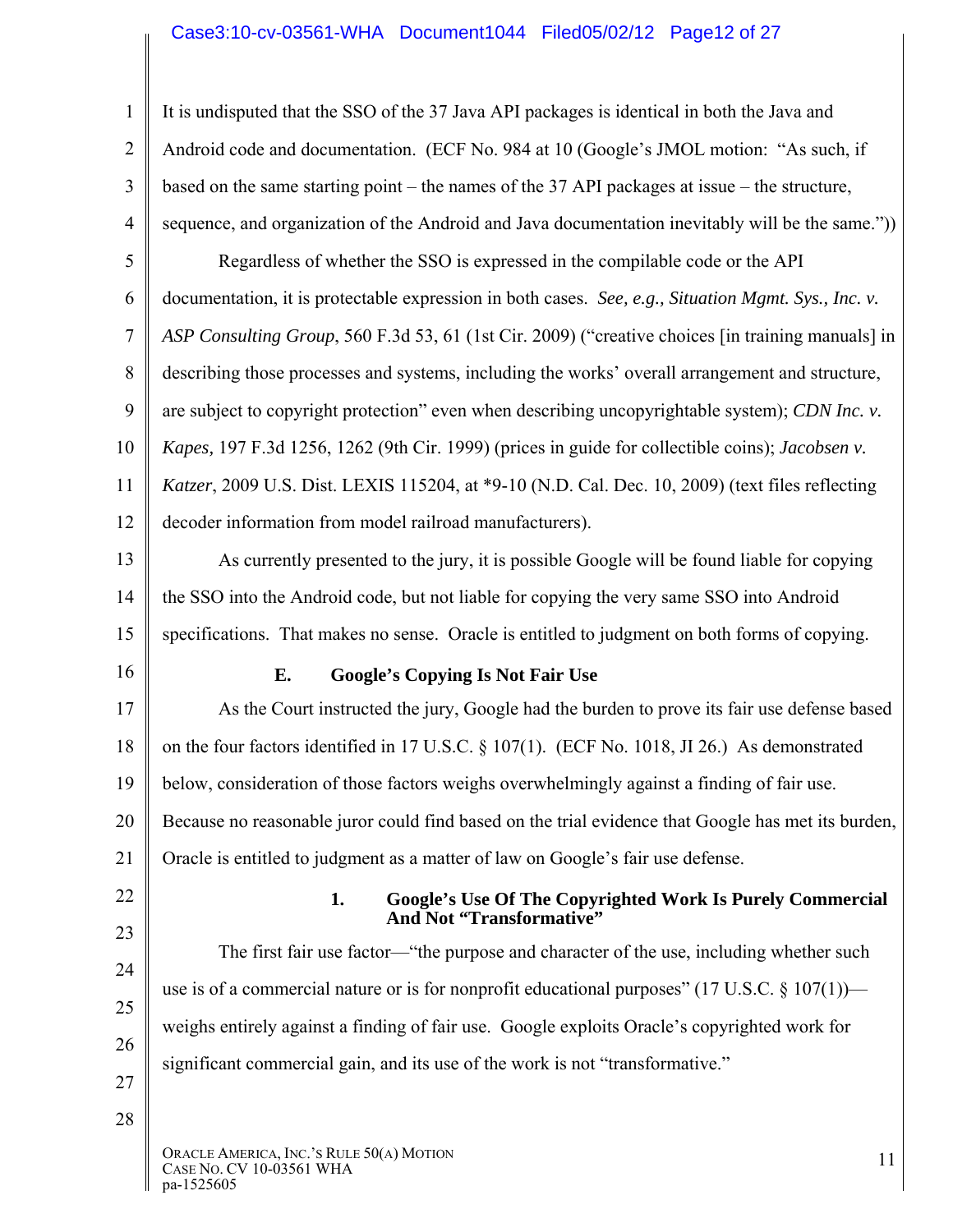|                | Case3:10-cv-03561-WHA Document1044 Filed05/02/12 Page13 of 27                                                                                                             |
|----------------|---------------------------------------------------------------------------------------------------------------------------------------------------------------------------|
|                |                                                                                                                                                                           |
| $\mathbf{1}$   | <b>Google's Use Is Purely Commercial</b><br>a.                                                                                                                            |
| $\overline{2}$ | "Although not controlling, the fact that a new use is commercial as opposed to non-profit                                                                                 |
| 3              | weighs against a finding of fair use." Elvis Presley Enters. Inc. v. Passport Video, 349 F.3d 622,                                                                        |
| $\overline{4}$ | 627 (2003). As explained by the Supreme Court:                                                                                                                            |
| 5              | "[Every] commercial use of copyrighted material is presumptively an unfair                                                                                                |
| 6              | exploitation of the monopoly privilege that belongs to the owner of the copyright."<br>Sony Corp. of America v. Universal City Studios, Inc., 464 U.S. [417, 451 (1984)]. |
| 7              | The crux of the profit/nonprofit distinction is not whether the sole motive of the<br>use is monetary gain but whether the user stands to profit from exploitation of the |
| 8              | copyrighted material without paying the customary price.                                                                                                                  |
| 9              | Harper & Row Publishers, Inc. v. Nation Enters., 471 U.S. 539, 562 (1985) (citations omitted);                                                                            |
| 10             | see also Passport Video, 349 F.3d at 627 ("The degree to which the new use exploits the                                                                                   |
| 11             | copyright for commercial gain—as opposed to incidental use as part of a commercial enterprise—                                                                            |
| 12             | affects the weight we afford commercial nature as a factor").                                                                                                             |
| 13             | In <i>Harper &amp; Row</i> , the Court found that the first factor weighed against a news magazine's                                                                      |
| 14             | use of quotes from Gerald Ford's unpublished presidential memoir because of the magazine's                                                                                |
| 15             | "stated purpose of scooping the forthcoming hard cover and Time abstracts" and despite its "not                                                                           |
| 16             | purely commercial" purpose of "news reporting." 471 U.S. at 562. Similarly, in Passport Video,                                                                            |
| 17             | the Ninth Circuit upheld the district court's finding that the first factor weighed against fair use                                                                      |
| 18             | for television performance excerpts in a broadcast Elvis Presley biography, despite                                                                                       |
| 19             | acknowledging that "[i]t would be impossible to produce a biography of Elvis without showing                                                                              |
| 20             | some of his most famous television appearances for references purposes." 349 F.3d at 629.                                                                                 |
| 21             | Here, unlike in <i>Harper &amp; Row</i> or <i>Passport Video</i> , it is undisputed that Google's use of the                                                              |
| 22             | Java APIs is purely for commercial purposes. Google has "profit[ed] from exploitation of the                                                                              |
| 23             | copyrighted material without paying the customary price" ( <i>Harper &amp; Row.</i> , 471 U.S. at 562) and                                                                |
| 24             | "exploit[ed] the copyright for commercial gain" (Passport Video, 349 F.3d at 627).                                                                                        |
| 25             | Google's distribution of the Android platform is to increase use of Google services, which                                                                                |
| 26             | generate advertising revenue for Google. (RT 1458:12-16 (Schmidt). Google copied the 37 Java                                                                              |
| 27             | API packages in order to capture a large developer community and penetrate the market more                                                                                |
| 28             | quickly. (See RT 1783:15-22 (Bornstein) ("The goal of the project was to provide something that                                                                           |
|                | ORACLE AMERICA, INC.'S RULE 50(A) MOTION<br>12<br>CASE NO. CV 10-03561 WHA<br>pa-1525605                                                                                  |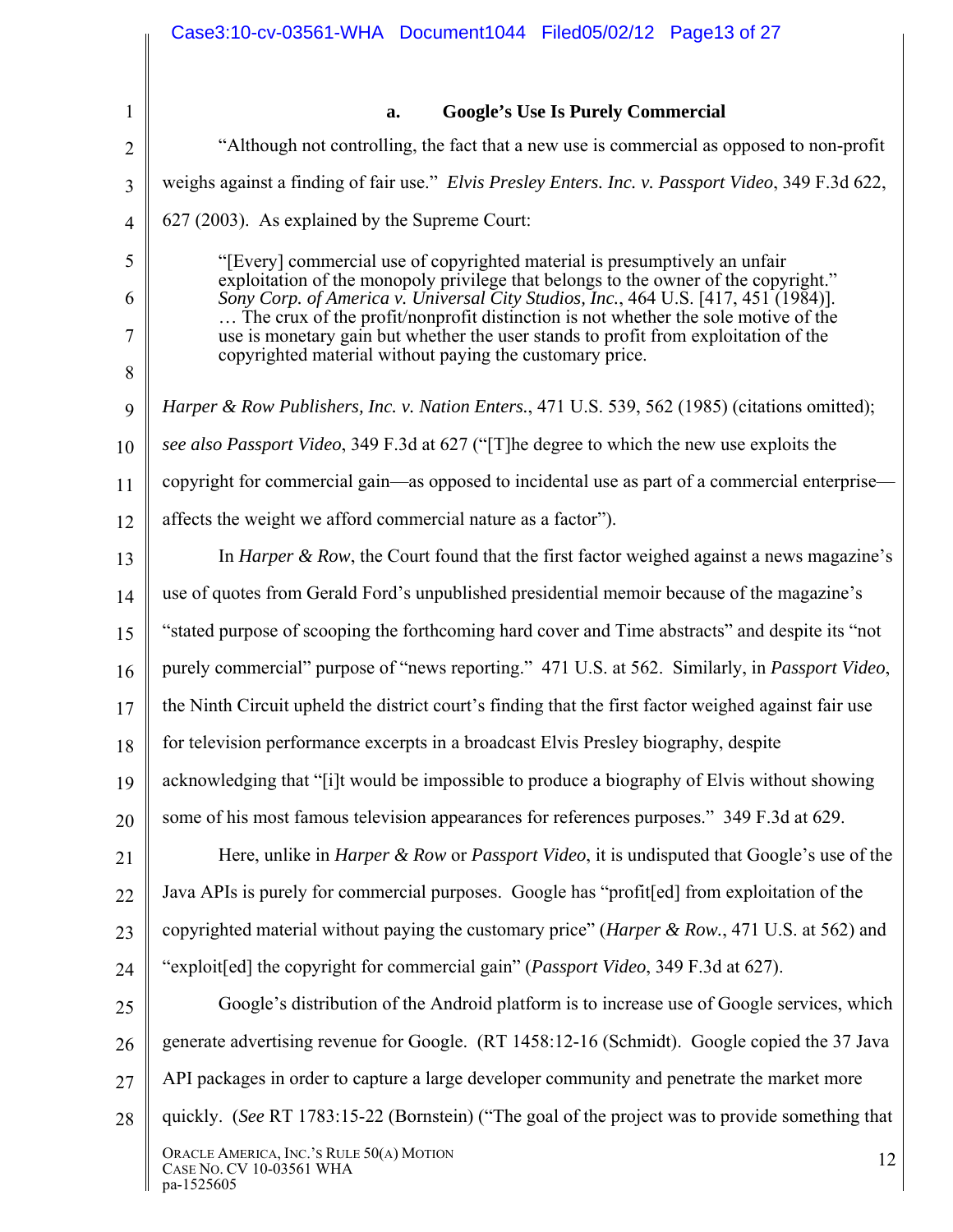## Case3:10-cv-03561-WHA Document1044 Filed05/02/12 Page14 of 27

| $\mathbf{1}$   | was familiar to developers"). Indeed, the evidence showed that Android was hugely profitable.                                                                      |
|----------------|--------------------------------------------------------------------------------------------------------------------------------------------------------------------|
| $\overline{2}$ | (RT 1458:12-16; 1456:15-19 (Schmidt); 2225:18-2226:24 (Agrawal).) One Google internal                                                                              |
| 3              | document described how Android and Chrome were "critical" platforms for five different Google                                                                      |
| $\overline{4}$ | business units, each one identified as a \$10 billion opportunity for Google. (TX 431 at 3.) This                                                                  |
| 5              | evidence of Google's purely commercial use of the Java APIs weighs heavily against fair use.                                                                       |
| 6              | <b>Google's Use Was Not Transformative</b><br>b.                                                                                                                   |
| 7              | Google argues that even though its use of the Java APIs was purely commercial and                                                                                  |
| 8              | highly exploitative, its use was "transformative." This argument fails as a matter of law because                                                                  |
| 9              | Google has presented no evidence to support a conclusion that its use of Java APIs is                                                                              |
| 10             | "transformative" within the meaning of controlling case law.                                                                                                       |
| 11             | The leading case on "transformative" use is <i>Campbell v. Acuff-Rose Music, Inc.</i> , 510 U.S.                                                                   |
| 12             | 569 (1994). Campbell, which involved a claim of fair use in a song parody, held that "parody,                                                                      |
| 13             | like other comment or criticism, may claim fair use under § 107." 510 U.S. at 579. Ninth Circuit                                                                   |
| 14             | cases following <i>Campbell</i> have emphasized that "transformative" is intended to refer to a work-                                                              |
| 15             | like a criticism or a parody—that has a purpose entirely different from the original and is not                                                                    |
| 16             | intended to apply to a competing work with a parallel object or purpose. For example, in Kelly v.                                                                  |
| 17             | Arriba Soft Corp., 336 F.3d 811 (9th Cir. 2003), in holding that a search engine operator's use of                                                                 |
| 18             | "thumbnail" pictures of copyrighted images was "transformative" fair use, the court explained                                                                      |
| 19             | that,                                                                                                                                                              |
| 20             | [T] he thumbnails were much smaller, lower-resolution images that served an<br><i>entirely different function</i> than Kelly's original images. Kelly's images are |
| 21             | artistic works intended to inform and to engage the viewer in an aesthetic                                                                                         |
| 22             | experience Arriba's use of Kelly's images in the thumbnails is <i>unrelated to</i><br>any aesthetic purpose.                                                       |
| 23             | 336 F.3d at 818 (emphasis added).                                                                                                                                  |
| 24             | Similarly, in <i>Perfect 10, Inc. v. Amazon.com, Inc.</i> , 487 F.3d 701 (9th Cir. 2007), which                                                                    |
| 25             | followed <i>Kelly</i> and held that Google's search engine "thumbnail" photographs were                                                                            |
| 26             | "transformative" uses of the plaintiff's photographs and hence fair use, the Ninth Circuit                                                                         |
| 27             | emphasized that the search engine used the photographs for an entirely different function:                                                                         |
| 28             |                                                                                                                                                                    |
|                | ORACLE AMERICA, INC.'S RULE 50(A) MOTION<br>13<br>CASE NO. CV 10-03561 WHA<br>pa-1525605                                                                           |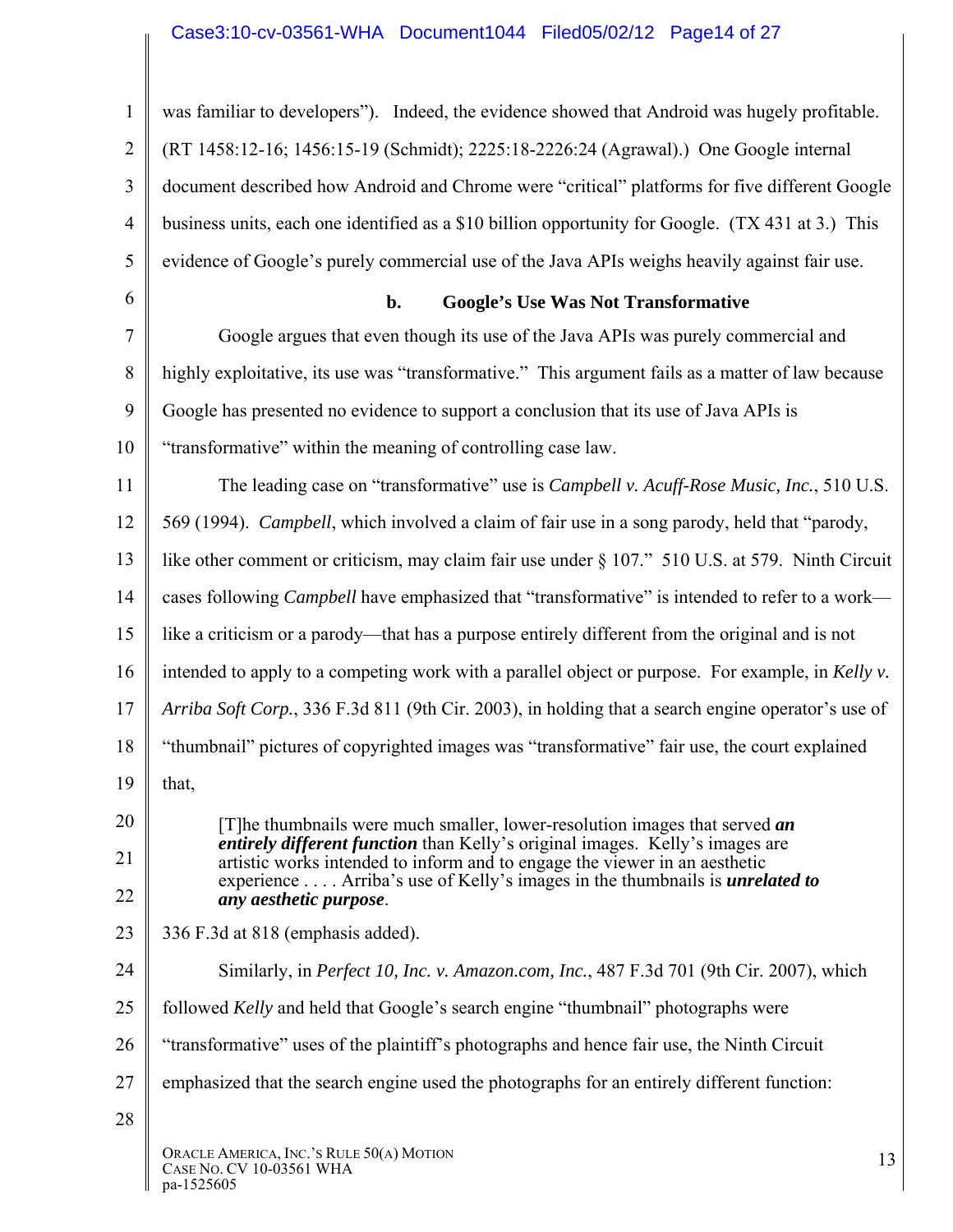### Case3:10-cv-03561-WHA Document1044 Filed05/02/12 Page15 of 27

Although an image may have been created originally to serve an entertainment, aesthetic, or informative function, a search engine transforms the image into a pointer directing a user to a source of information . . . . [A] search engine provides social benefit by incorporating an original work into a new work, namely, an electronic reference tool . . . . In other words, a search engine puts images in a different context so that they are transformed into a new creation.

487 F.3d at 721 (emphasis added) (internal citations and quotations omitted).

In *Leadsinger, Inc. v. BMG Music Publ'g*, the Ninth Circuit started its analysis by considering whether the allegedly transformative use of copying song lyrics for karaoke fell within the statutory examples. 512 F.3d 522, 530 (9th Cir. 2008). The Court concluded it did not, and emphasized that "Leadsinger's basic purpose remains a commercial one ― to sell its karaoke device for a profit. And commercial use of copyrighted material is 'presumptively an unfair exploitation of the monopoly privilege that belongs to the owner of the copyright.'" *Id.* at 530 (citation omitted).

12 13

1

2

3

4

5

6

7

8

9

10

11

14 15 16 17 18 19 20 21 Here, unlike the parody in *Campbell*, Google's use of the copied materials in Android is nothing like "the examples given in the preamble to § 107." *See* 17 U.S.C. § 107. Nor is its use for "an entirely different function" (*Kelly*, 336 F.3d at 818) or "in a new context to serve a different purpose" (*Perfect 10*, 487 F.3d at 722). It is for the same intrinsic purpose—supplying core library APIs in a software platform—as used in the Java platform, but in a competing product. Google simply copied the SSO of the 37 Java API packages over into Android, to serve the same purpose that it does in Java. (RT 2184:22-2185:9 (Astrachan) ("that structure of the names of the classes, packages, and methods needs to be the same so that the code will work on both platforms").) There is nothing "transformative" about that use.

22 23 24 25 26 Nor can the fact that Android is a smart phone platform render Google's use "transformative." There is nothing new or "transformative" in the fact that Android is a smartphone platform: the uncontroverted evidence at trial established that Java technology is used in the RIM Blackberry smartphones, and was used in the Danger Sidekick/Hiptop smartphones and Nokia's Series 60 phones. (RT 959:20-23 (Swetland); 1585:21-23 (Rubin); 300:18-19 (Ellison); 383:6-9 (Kurian); 1102:3-10 (Cizek); 1922:22-25 (Gering).)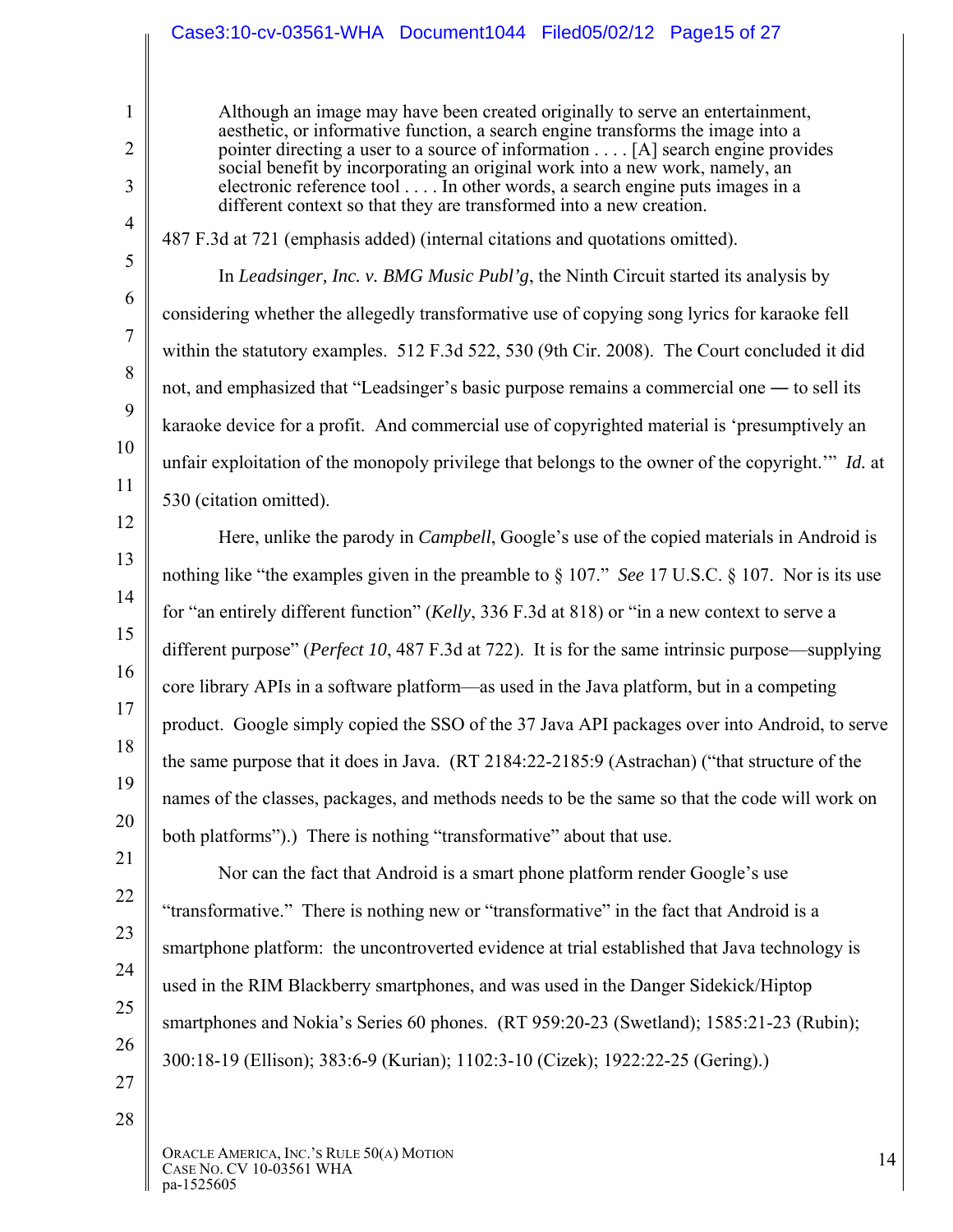## Case3:10-cv-03561-WHA Document1044 Filed05/02/12 Page16 of 27

|                | If Google's argument were accepted, the idea of "transformation" would swallow up                                                                                                                                                                  |
|----------------|----------------------------------------------------------------------------------------------------------------------------------------------------------------------------------------------------------------------------------------------------|
| $\overline{2}$ | copyright protection: anyone claiming to have a better business model for distributing the                                                                                                                                                         |
|                | copyrighted work would be able to copy it, sell it, and claim "fair use." Movie makers would be                                                                                                                                                    |
|                | hard-pressed to enforce their copyrights against infringing distributors where there were no                                                                                                                                                       |
|                | previous distributors; book publishers could not enforce against e-Book publishers if they were                                                                                                                                                    |
|                | not already distributing e-Books; musicians could not enforce against FM or satellite radio                                                                                                                                                        |
|                | stations if their songs were broadcast only on AM stations. This is not the law. As the Ninth                                                                                                                                                      |
|                | Circuit noted in Perfect 10:                                                                                                                                                                                                                       |
|                | [D] uplicating a church's religious book for use by a different church was not<br>transformative. See Worldwide Church of God v. Phila. Church of God, Inc., 227                                                                                   |
|                | F.3d 1110, 1117 (9th Cir. 2000). Nor was a broadcaster's simple retransmission of<br>a radio broadcast over telephone lines transformative, where the original radio<br>shows were given no "new expression, meaning, or message." Infinity Broad. |
|                | Corp. v. Kirkwood, 150 F.3d 104, 108 (2d Cir.1998).<br>487 F.3d at 722.                                                                                                                                                                            |
|                | Here, Google took the SSO of 37 Java API packages that are implemented by Oracle, or                                                                                                                                                               |
|                | by others under license, from the Java documentation and computer software and copied it into                                                                                                                                                      |
|                | the Android documentation and computer software. This is not "an entirely different function"                                                                                                                                                      |
|                |                                                                                                                                                                                                                                                    |
|                | (Kelly, 336 F.3d at 818); it is the same function and "the same intrinsic purpose" (Worldwide                                                                                                                                                      |
|                | <i>Church of God</i> , 227 F.3d at 1117). Google's parallel use of the Java APIs is thus not                                                                                                                                                       |
|                | "transformative" as a matter of law.                                                                                                                                                                                                               |
|                | 2.<br>The Copyrighted Work Is Creative In Nature                                                                                                                                                                                                   |
|                | The second factor—"the nature of the copyrighted work"—favors creative expression.                                                                                                                                                                 |
|                | Though computer programs are generally "utilitarian" and "functional," "[t] o the extent that there                                                                                                                                                |
|                | are many possible ways of accomplishing a given task or fulfilling a particular market demand,                                                                                                                                                     |
|                | the programmer's choice of program structure and design may be highly creative and                                                                                                                                                                 |
|                | idiosyncratic." Sega, 977 F.2d at 1524.                                                                                                                                                                                                            |
|                | Witness after witness testified to the highly creative nature of API design. Larry Ellison                                                                                                                                                         |
|                | testified that API design is "arguably, its one of the most difficult things we do at Oracle done                                                                                                                                                  |
|                | by our most senior experienced and talented software engineers." (RT 289:25-291:16.)                                                                                                                                                               |
|                | ORACLE AMERICA, INC.'S RULE 50(A) MOTION<br>15<br>CASE NO. CV 10-03561 WHA<br>pa-1525605                                                                                                                                                           |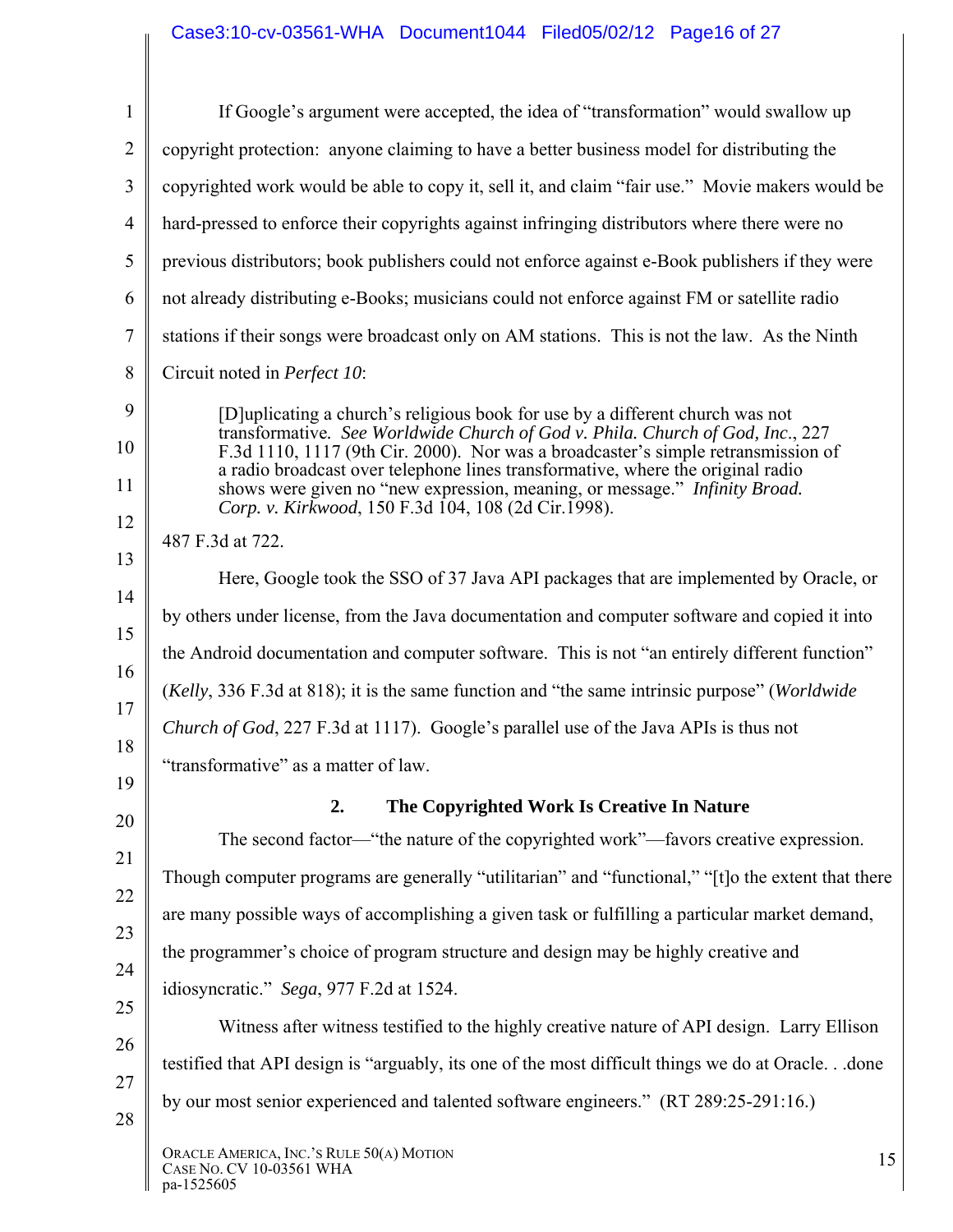## Case3:10-cv-03561-WHA Document1044 Filed05/02/12 Page17 of 27

| $\mathbf{1}$   | Numerous other witnesses confirmed that API design is very complex, requiring significant                                                                                           |
|----------------|-------------------------------------------------------------------------------------------------------------------------------------------------------------------------------------|
| $\overline{2}$ | design choices and creativity. (RT 513:12-18 ("[designing API's] is a very creative process");                                                                                      |
| 3              | 513:21-514:12; 515:14-23 (Screven); 627:21-628:1 (Reinhold); 741:9-742:3; 747:5-9; 748:7-13;                                                                                        |
| 4              | 752:5-14; 831:17-832:4 (Bloch); 1220:6-12; 1238:11-1239:12; 1240:17-20 (Mitchell); 1775:3-16                                                                                        |
| 5              | (Bornstein); 2209:7-8 (Astrachan) ("Q: Is it difficult to write good APIs? A: Yes.")).                                                                                              |
| 6              | Google's chief Java architect, Joshua Bloch, testified that:                                                                                                                        |
| 7<br>8         | API design is really a creative process. There are many, many kinds of decisions<br>that go into API design. Often, the people who do API design are called software<br>architects. |
| 9              | (RT. 1238:13-15; see also TX 624 at 2, 20-21, 47 (Bloch presentation entitled "How to Design a                                                                                      |
| 10             | Good API and Why it Matters.").)                                                                                                                                                    |
| 11             | <b>Google Uses Valuable, Core Portions Of Copyrighted Work</b><br>3.                                                                                                                |
| 12             | The third statutory factor is "the amount and substantiality of the portion used in relation                                                                                        |
| 13             | to the copyrighted work as a whole." 17 U.S.C. $\S 107(3)$ . "This factor evaluates both the quantity                                                                               |
| 14             | of the work taken and the quality and importance of the portion taken." <i>Passport Video</i> , 349 F.3d                                                                            |
| 15             | at 630.                                                                                                                                                                             |
| 16             | In <i>Harper &amp; Row</i> , the Supreme Court overruled the Court of Appeals and found that the                                                                                    |
| 17             | use of 300 words out of 200,000 from Gerald Ford's unpublished presidential memoir was not                                                                                          |
| 18             | fair use, emphasizing that "[t] he portions actually quoted were selected as among the most                                                                                         |
| 19             | powerful passages in those chapters." 471 U.S. at 565-66. The Court also cited favorably Roy                                                                                        |
| 20             | Export Co. Establishment v. Columbia Broad. Sys., Inc., 503 F. Supp. 1137, 1145 (S.D.N.Y.                                                                                           |
| 21             | 1980), which held that a jury could reasonably have held that the defendant's use of short excepts                                                                                  |
| 22             | from Charlie Chaplin films chosen for a broadcast program about Chaplin because they were                                                                                           |
| 23             | among the best moments, was both "quantitatively substantial" and "qualitatively great" (503)                                                                                       |
| 24             | F.Supp. at 1145). <i>Harper &amp; Row</i> , 471 U.S. at 565 ("taking of 55 seconds out of 1 hour and 29-                                                                            |
| 25             | minute film deemed qualitatively substantial").                                                                                                                                     |
| 26             | The Court has ruled that for purposes of fair use analysis, "the 'work as a whole' means                                                                                            |
| 27             | the contents (including name, declarations and English-language comments) of the documentation                                                                                      |
| 28             | for all of the 166 API packages (not just the 37) in the registered work." (ECF No. 1018, JI 29.)                                                                                   |
|                | ORACLE AMERICA, INC.'S RULE 50(A) MOTION<br>16<br>CASE NO. CV 10-03561 WHA<br>pa-1525605                                                                                            |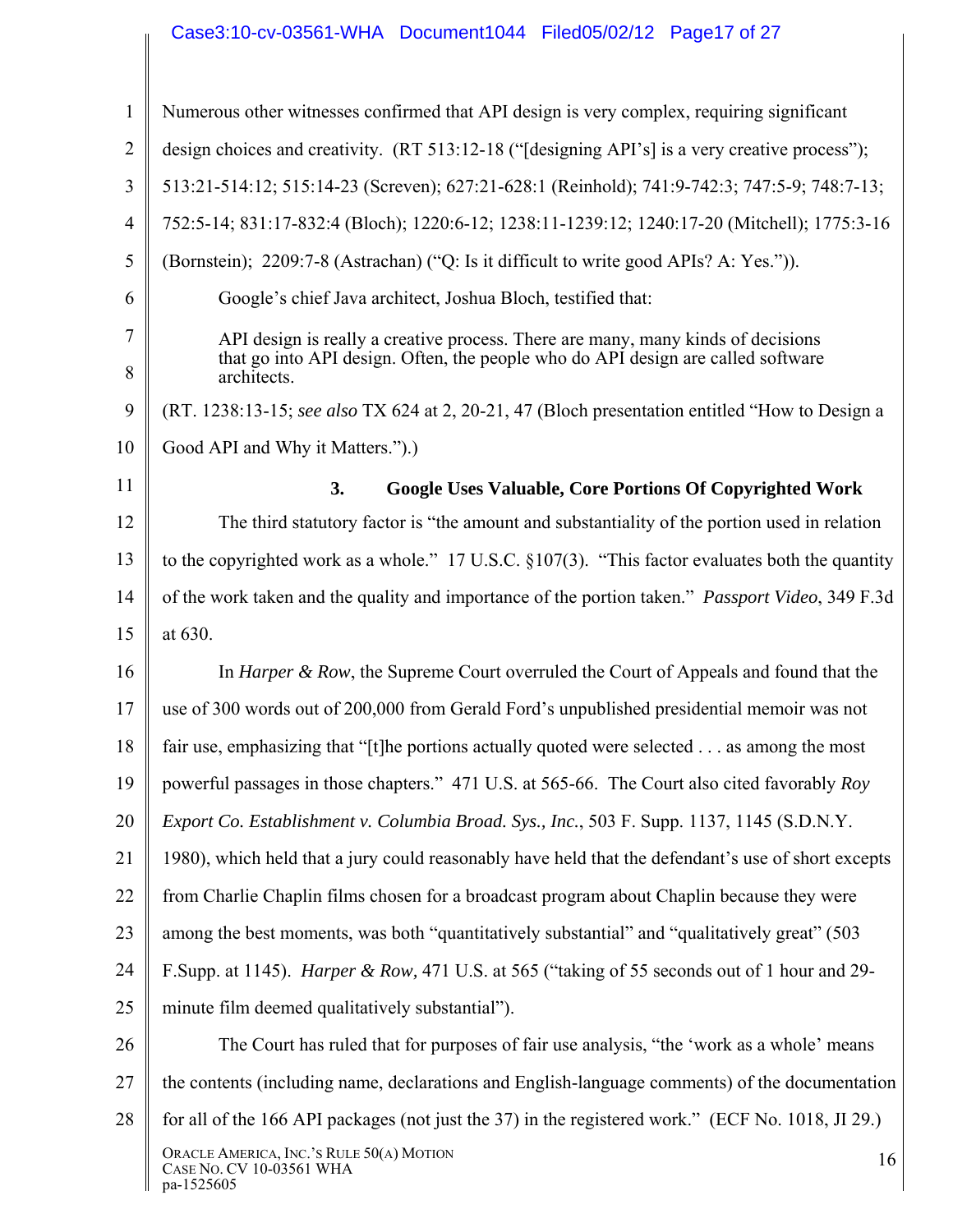# Case3:10-cv-03561-WHA Document1044 Filed05/02/12 Page18 of 27

| 1              | Thirty-seven out of 166 packages—more than 22%—is a sizeable percentage of the work as a                                                                               |  |  |  |  |  |  |
|----------------|------------------------------------------------------------------------------------------------------------------------------------------------------------------------|--|--|--|--|--|--|
| $\overline{2}$ | whole and significant quantitatively. This 22% represents an extraordinary amount of work. (See                                                                        |  |  |  |  |  |  |
| 3              | RT 617:2-15 (Reinhold) (testifying that the specifications for the 37 API packages amount to                                                                           |  |  |  |  |  |  |
| $\overline{4}$ | about 11,000 pages when printed out), 1248:11-1249:7, 2279:16-2280:6 (Mitchell) (testifying that                                                                       |  |  |  |  |  |  |
| 5              | the 37 API packages included "around 400 classes" and about "5,000 methods").)                                                                                         |  |  |  |  |  |  |
| 6              | Google also cannot dispute that the APIs it took were qualitatively significant. Mr.                                                                                   |  |  |  |  |  |  |
| $\overline{7}$ | Bornstein testified that these 37 API packages in particular were the most suited for smartphones                                                                      |  |  |  |  |  |  |
| 8              | and the ones that Google believed developers would use and expect. (RT 1782:6-9, 1783:23-                                                                              |  |  |  |  |  |  |
| 9              | 1784:1 (Bornstein); 981:22-982:21 (Lee); 1331:10-15 (Mitchell).) For these reasons, the third                                                                          |  |  |  |  |  |  |
| 10             | statutory factor cuts strongly against fair use.                                                                                                                       |  |  |  |  |  |  |
| 11             | <b>Google's Use Harms The Potential Market For And Value Of</b><br>4.<br><b>The Copyrighted Work</b>                                                                   |  |  |  |  |  |  |
| 12             | The final fair use factor—"the effect of the use upon the potential market for or value of                                                                             |  |  |  |  |  |  |
| 13<br>14       | the copyrighted work" (17 U.S.C. $\S$ 107(4))—" is undoubtedly the single most important element                                                                       |  |  |  |  |  |  |
| 15             | of fair use." Harper & Row, 471 U.S. at 566. "'Fair use, when properly applied, is limited to                                                                          |  |  |  |  |  |  |
| 16             | copying by others which does not materially impair the marketability of the work which is                                                                              |  |  |  |  |  |  |
| 17             | copied." <i>Id.</i> at 566-67, quoting 1 Nimmer § 1.10[D], at 1-87. In assessing the fourth factor, it is                                                              |  |  |  |  |  |  |
| 18             | necessary to "consider not only the extent of market harm caused by the particular actions of the                                                                      |  |  |  |  |  |  |
| 19             | alleged infringer, but also 'whether unrestricted and widespread conduct of the sort engaged in by                                                                     |  |  |  |  |  |  |
| 20             | the defendant would result in a substantially adverse impact on the potential market' for the                                                                          |  |  |  |  |  |  |
| 21             | original." Campbell, 510 U.S. at 590.                                                                                                                                  |  |  |  |  |  |  |
| 22             | The first and fourth factors are powerfully connected because, as the Supreme Court has                                                                                |  |  |  |  |  |  |
| 23             | held, the proof required to demonstrate present or future market harm (the fourth factor) varies                                                                       |  |  |  |  |  |  |
| 24             | with the purpose and character of the use (the first factor):                                                                                                          |  |  |  |  |  |  |
| 25             | A challenge to a noncommercial use of a copyrighted work requires proof either                                                                                         |  |  |  |  |  |  |
| 26             | that the particular use is harmful, or that if it should become widespread, it would<br>adversely affect the potential market for the copyrighted work If the intended |  |  |  |  |  |  |
| 27             | use is for commercial gain, that likelihood [of market harm] may be presumed.<br>But if it is for a noncommercial purpose, the likelihood must be demonstrated.        |  |  |  |  |  |  |
| 28             |                                                                                                                                                                        |  |  |  |  |  |  |
|                | ORACLE AMERICA, INC.'S RULE 50(A) MOTION<br>17<br>CASE NO. CV 10-03561 WHA<br>pa-1525605                                                                               |  |  |  |  |  |  |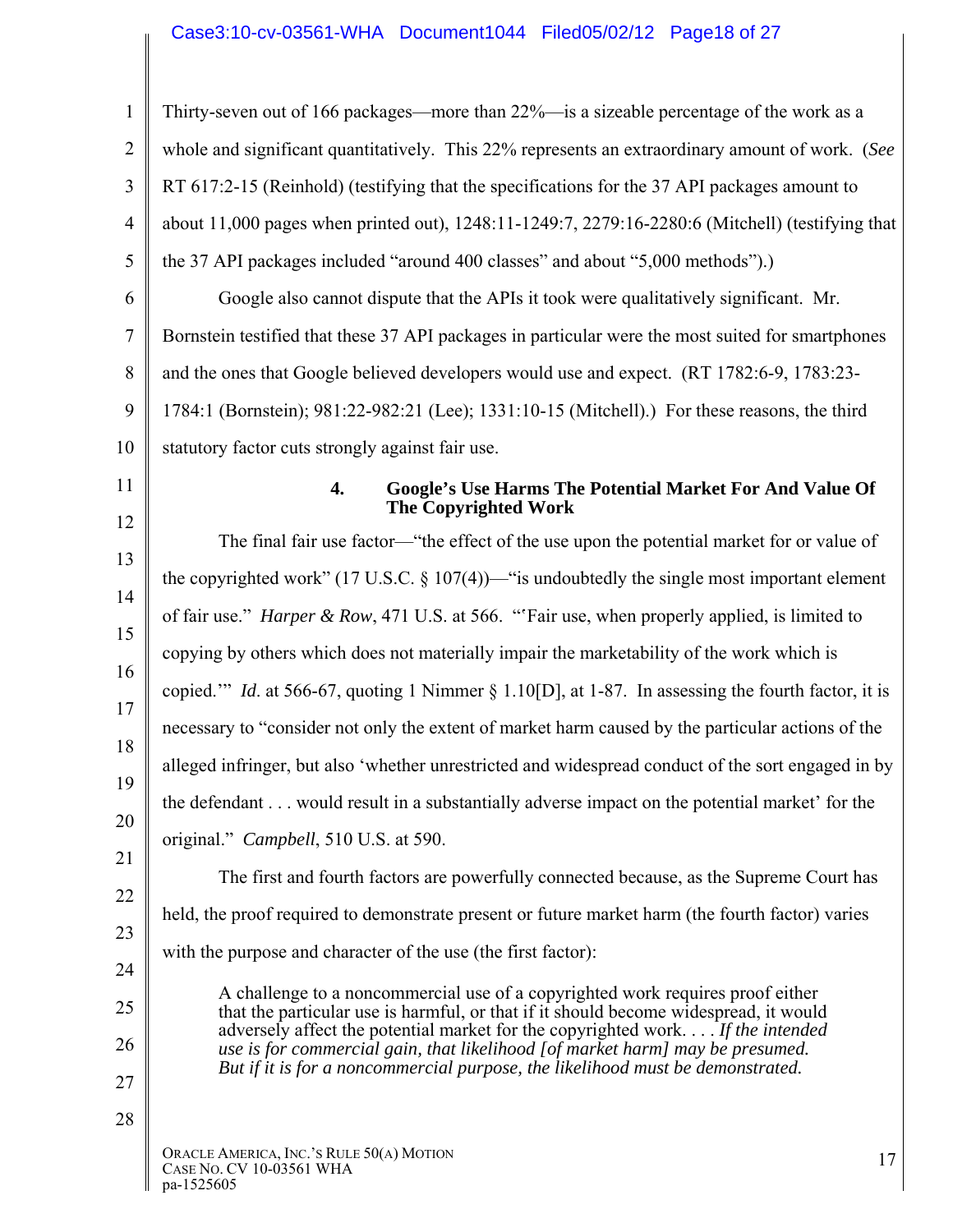1 2 3 4 5 *Sony Corp. v. Universal City Studios, Inc*., 464 U.S. 417, 451 (1984) (cited in *A&M Records, Inc. v. Napster, Inc.,* 239 F.3d 1004, 1016 (9th Cir. 2001). *See also Leadsinger,* at 532 ("we have not hesitated to apply this presumption"); *Passport Video*, 349 F.3d at 631. As noted above in discussing the first factor, it is uncontested that Google's use of the Java APIs is purely commercial in nature and has greatly enhanced Google's very substantial Android profits.

6 7 8 9 10 11 12 13 14 Undisputed evidence at trial also established that Google's infringing use of the Java API packages substantially impaired the value of the Java Platform. Google's Technical Program Manager for Android testified that the number of Android-compatible device activations per day was on average 750,000, and each of those devices has the 37 API packages from Java. (RT 1017:4-16 (Morrill).) Google's Android phones compete directly with Java smart phones (such as the RIM Blackberry) that were on the market prior to Android's introduction. (RT 1922:22-25 (Gering); *see also* RT 2062:5-12 (McNealy) (testifying that while he was the Chairman of the Board at Sun, Sun had a "very lucrative revenue stream from J2ME, which was the handset version of Java.") 2057:24-2058:14 (McNealy).)

15 16 17 18 19 20 Google has also significantly harmed the value of the APIs by fragmenting Java and undercutting its "write once, run anywhere" capability. (TX 172 (email from Bornstein to Rubin describing Android as a "fork" of Java); RT 2287:13-2288:5 (Mitchell) (testifying that beyond the 37 API packages, Android and Java "are different and incompatible, and the way in which things are prepared to run and execute is different"); s*ee also* RT 984:22-24; 981:19-21 (Lee); 1010:1-7 (Morrill) (testifying that Android is not Java compatible).

21 22 23 24 25 26 27 Google knows this fragmentation is harmful. Google itself imposes terms requiring Android users to refrain from fragmenting its APIs. (TX 749 at 8-9 (Android Compatibility Definition Document).) Moreover, both Larry Page, CEO and co-founder of Google, and Tim Lindholm, Google engineer and former Sun Distinguished Engineer, testified that they knew that Sun was concerned about fragmentation of Java. (RT 471:6-18 (Page); 844:3-7 (Lindholm).) Google seeks to use "compatibility" to justify what was actually a deliberate fragmenting of a compatible ecosystem that Sun, Oracle and many other companies spent years nurturing.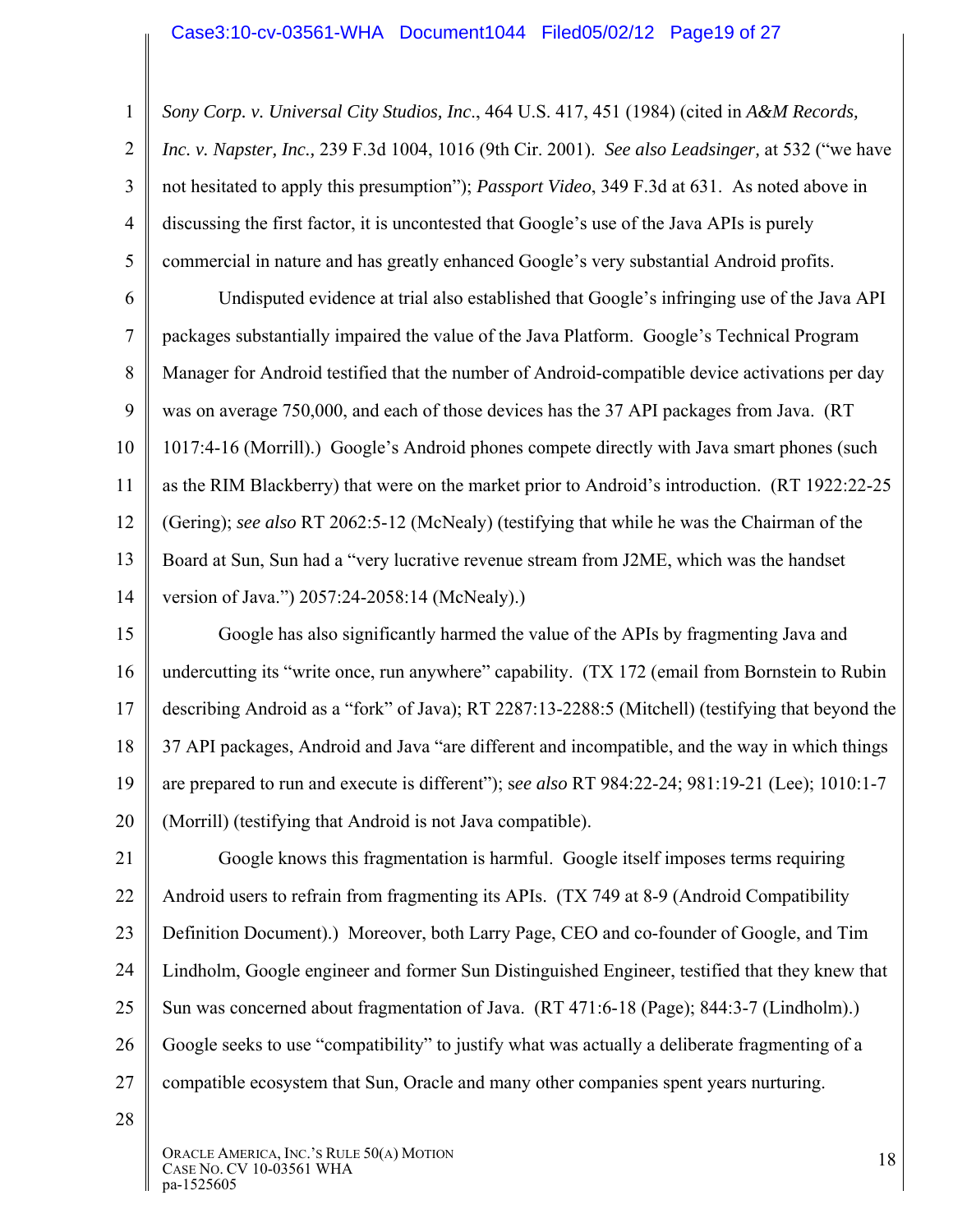No reasonable jury could find that Google has met its burden of fair use, and Oracle is therefore entitled to JMOL on that defense.

1

2

3

4

5

6

7

8

9

10

11

12

13

14

15

16

17

## **IV. OTHER ISSUES THAT ARE NOT BEING PRESENTED TO THE JURY**

#### **A. Oracle Is Entitled To Judgment As A Matter Of Law On Copyrightability.**

Oracle understands that the Court will be determining copyrightability of the 37 API packages based upon the evidence submitted at trial. At the Court's request, the parties will be submitting proposed findings of fact and conclusions of law to the Court on Wednesday, May 2. Oracle will set forth the evidence at trial that relates to copyrightability in greater detail in that submission, which it incorporates by reference here. Nonetheless, out of an abundance of caution, and because Oracle believes it is entitled to judgment on copyrightability as a matter of law, Oracle addresses the issue of copyrightability here as well.

The evidence on copyrightability presented at trial was overwhelming. Fact and expert witnesses from both sides testified that designing APIs is a creative and challenging task. (*See*  RT 2209:7-8 (Astrachan); 1238:13-16 (Mitchell); 627:21-629:5 (Reinhold); 513:14-18 (Screven); 751:14-18, 830:18-19, 831:7-12 (Bloch); *see also* TX 624 at 47 (Bloch presentation).) Nobody testified to the contrary.

18 19 20 21 22 23 24 25 26 27 28 The API packages themselves are expressed in a detailed and complex structure, with many hierarchies and interdepencies. These were illustrated in part in TX 1028, the Java API package poster used by developers when programming for J2SE version 5.0. The intricate structure of the API packages poster reflects only the high level class and interface relationships for some of the API packages in version 5.0, because it would be impossible to fit a description of all the relationships even on a large poster with tiny print. RT 599:15-600:3 (Reinhold). These relationships extend within and across the different packages. The types of relationships that were shown at trial included the following: (1) classes can have one or more subclasses, each of which inherits the methods and fields of the classes above it in the hierarchy (RT 1225:10-16 (Mitchell)); (2) interfaces are used to relate different classes that share common characteristics among different classes located in the same, or different packages (RT 589:13-17, 590:5-23,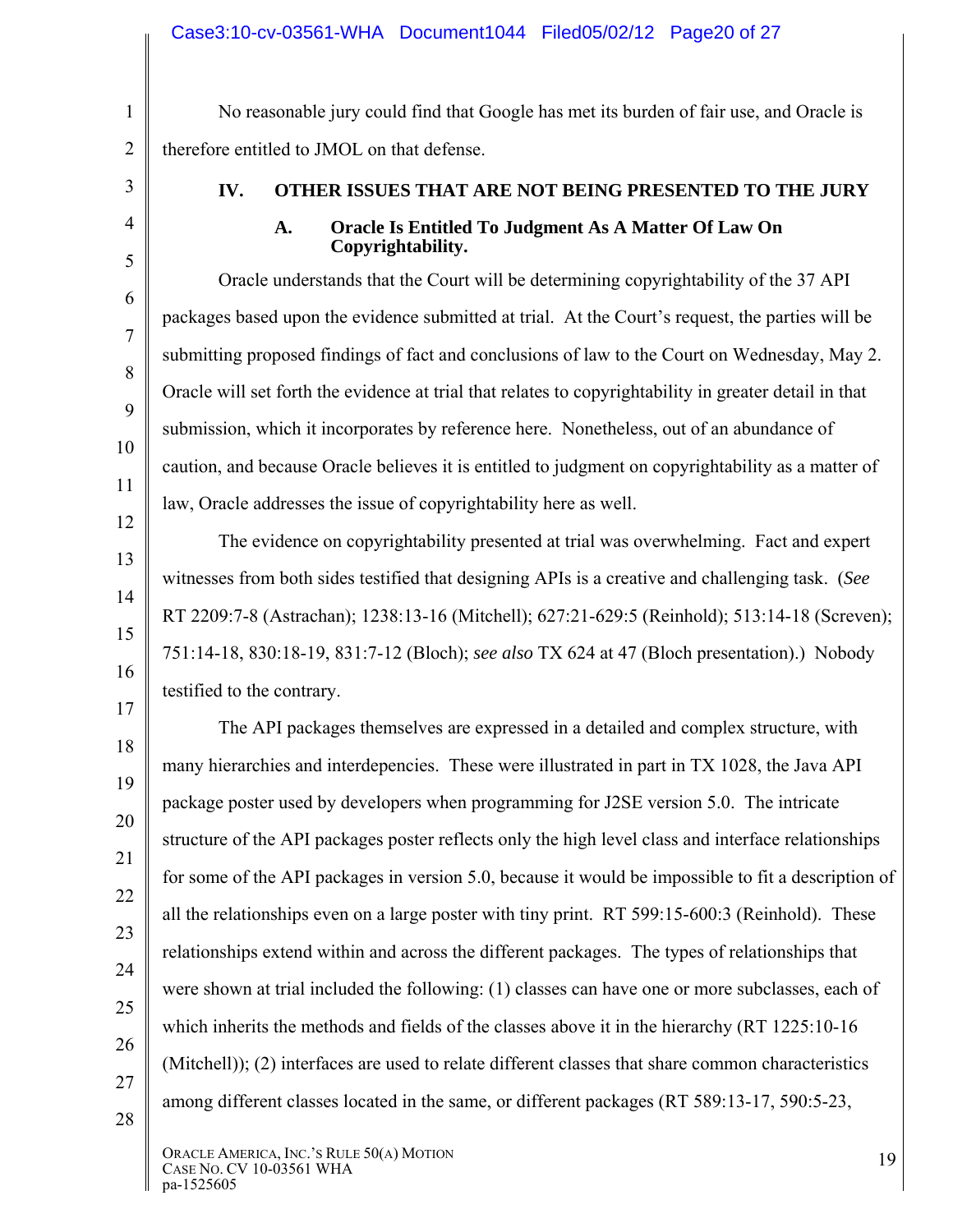## Case3:10-cv-03561-WHA Document1044 Filed05/02/12 Page21 of 27

| $\mathbf{1}$   | $601:22-25$ (Reinhold)); (3) methods can contain parameters that are defined in other classes                                                                           |
|----------------|-------------------------------------------------------------------------------------------------------------------------------------------------------------------------|
| $\overline{2}$ | located within, or outside, the package in which the method is found (RT 1239:24-1240:8)                                                                                |
| 3              | (Mitchell)); (4) classes and subclasses can be contained within the hierarchy of one package but                                                                        |
| $\overline{4}$ | defined in another (RT 601:14-24 (Reinhold)); (5) interfaces themselves are often arranged                                                                              |
| 5              | hierarchically in a manner similar to classes (RT 1219:14-23 (Mitchell)).                                                                                               |
| 6              | The detailed expression of this structure cannot possibly be just an idea, as Google has                                                                                |
| $\tau$         | sometimes claimed. Nor is it driven or constrained by function as Google has also contended.                                                                            |
| 8              | Dr. Reinhold testified that very little structure is required for the APIs to operate with the virtual                                                                  |
| 9              | machine or computer. If function were the only concern, all of the classes could have been placed                                                                       |
| 10             | in a one giant package. (RT 619:13-23). A primary purpose of the structure, sequence and                                                                                |
| 11             | organization of the APIs is to make them easy to learn and easy for developers to use. (RT                                                                              |
| 12             | 619:24-620: 6 (Reinhold); RT 741:2-742:2 (Bloch); TX 624 at 4.)                                                                                                         |
| 13             | Google has argued in the past that the doctrines of merger and <i>scenes a faire</i> apply to bar                                                                       |
| 14             | copyrightability of APIs. The Court warned Google on summary judgment of the standard it                                                                                |
| 15             | would have to meet if it hoped to establish this. The Court stated that:                                                                                                |
| 16             | If Google believes, for example, that a particular method declaration is a <i>scene a</i>                                                                               |
| 17             | faire or is the only possible way to express a given function, then Google should<br>provide evidence and argument supporting its views as to that method               |
| 18             | declaration This approach ignores the possibility that some method<br>declarations (for example) may be subject to the merger doctrine or may be <i>scenes</i>          |
| 19             | a faire, whereas other method declarations may be creative contributions subject to<br>copyright protection. Google has not justified the sweeping ruling it requests.  |
| 20             | Google has not even identified which categories of specification elements it deems<br>unprotectable under these doctrines. This order declines to hold that API package |
| 21             | specifications, or any particular category of elements they contain, are<br>unprotectable under the merger or <i>scenes a faire</i> doctrines.                          |
| 22             | (ECF No. 433 at 9.) Google's evidence at trial was no better. Indeed, Google chose to not even                                                                          |
| 23             | try to meet this standard; it submitted no evidence whatsoever to establish that any particular                                                                         |
| 24             | method declaration was a <i>scene a faire</i> or was the only possible way to express a given function.                                                                 |
| 25             | Nor could it have. It is obvious, given the complexity of the structure, that there are                                                                                 |
| 26             | countless ways to design and express the Java API packages, so the doctrine of merger does not                                                                          |
| 27             | apply. See Satava v. Lowry, 323 F.3d 805, 812 n.5 (9th Cir. 2003) ("Under the merger doctrine,                                                                          |
| 28             |                                                                                                                                                                         |
|                | ORACLE AMERICA, INC.'S RULE 50(A) MOTION<br>20<br>CASE NO. CV 10-03561 WHA<br>pa-1525605                                                                                |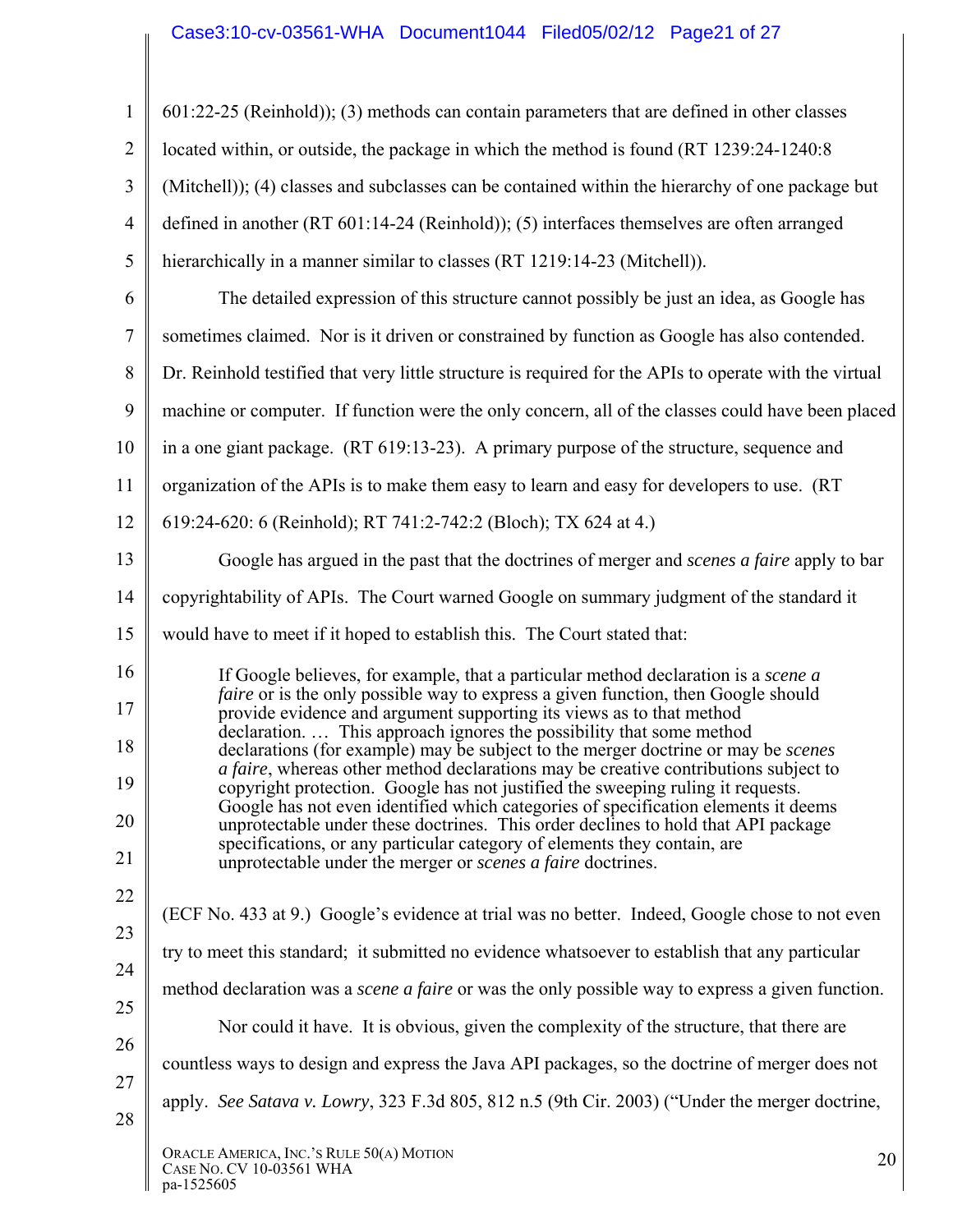#### Case3:10-cv-03561-WHA Document1044 Filed05/02/12 Page22 of 27

1 2 3 4 5 6 7 courts will not protect a copyrighted work from infringement if the idea underlying the copyrighted work can be expressed in only one way, lest there be a monopoly on the underlying idea"). Dr. Reinhold testified that "In anything except the most trivial API design, there are so many choices to be made that I wouldn't even know how to start counting them." (RT 627:21- 628:1 (Reinhold); *see also id.* at 628:22-629:6 (discussing design options for java.nio). Professor Mitchell agreed, emphasizing that API design starts with a "clean slate." (RT 1240:9-20.) No Google witness disputed this.

8 9 10 11 12 13 14 15 16 17 18 19 20 21 22 23 24 25 26 27 28 ORACLE AMERICA, INC.'S RULE 50(A) MOTION ORACLE AMERICA, INC. S RULE 50(A) MOTION<br>CASE NO. CV 10-03561 WHA 21 Google also did not put on any evidence at trial to establish *scenes a faire*. "Under the scenes a faire doctrine, when certain commonplace expressions are indispensable and naturally associated with the treatment of a given idea, those expressions are treated like ideas and therefore not protected by copyright." *Swirsky v. Carey*, 376 F.3d 841, 850 (9th Cir. 2004). Google never tried to establish this for any one of the 37 API packages, let alone all of them. The evidence in the record is that APIs solving the same kinds of problems can be designed very differently. Dr. Reinhold gave the example of the java.util.logging API package, which has different relationships, interfaces, names and elements from a competing open source Java logging API called Log4J. (RT 630:11-631:18 (Reinhold).) Dr. Mitchell discussed how data collections are handled in different ways in APIs in Java, C++ and Smalltalk, and how even within Java, the design of the Java.util package has changed significantly over time. (RT 1240:23-1244:16 (Mitchell).) In pretrial briefing, Google stated that it was "reserving the right to present evidence that many aspects of the APIs are unoriginal." (ECF No. 823 at 9.) It never did. The many creative choices exercised by API designers extend not just to the structure, but to the decision as to what to include in the API in the first place, and even whether to include a particular API package in the library. Since the API packages are just pre-written code supplied for the benefit of developers, there is no set requirement that any particular API be included. The Java API packages have grown dramatically, from the seven API packages that were included in the first release, to the 166 packages included with version 5.0, to 209 packages included with version 7.0. (RT 631:19-25 (Reinhold).) Dr. Reinhold testified that Sun and Oracle did not have to create so many Java API packages, but did so "in order to – to encourage the adoption of the

pa-1525605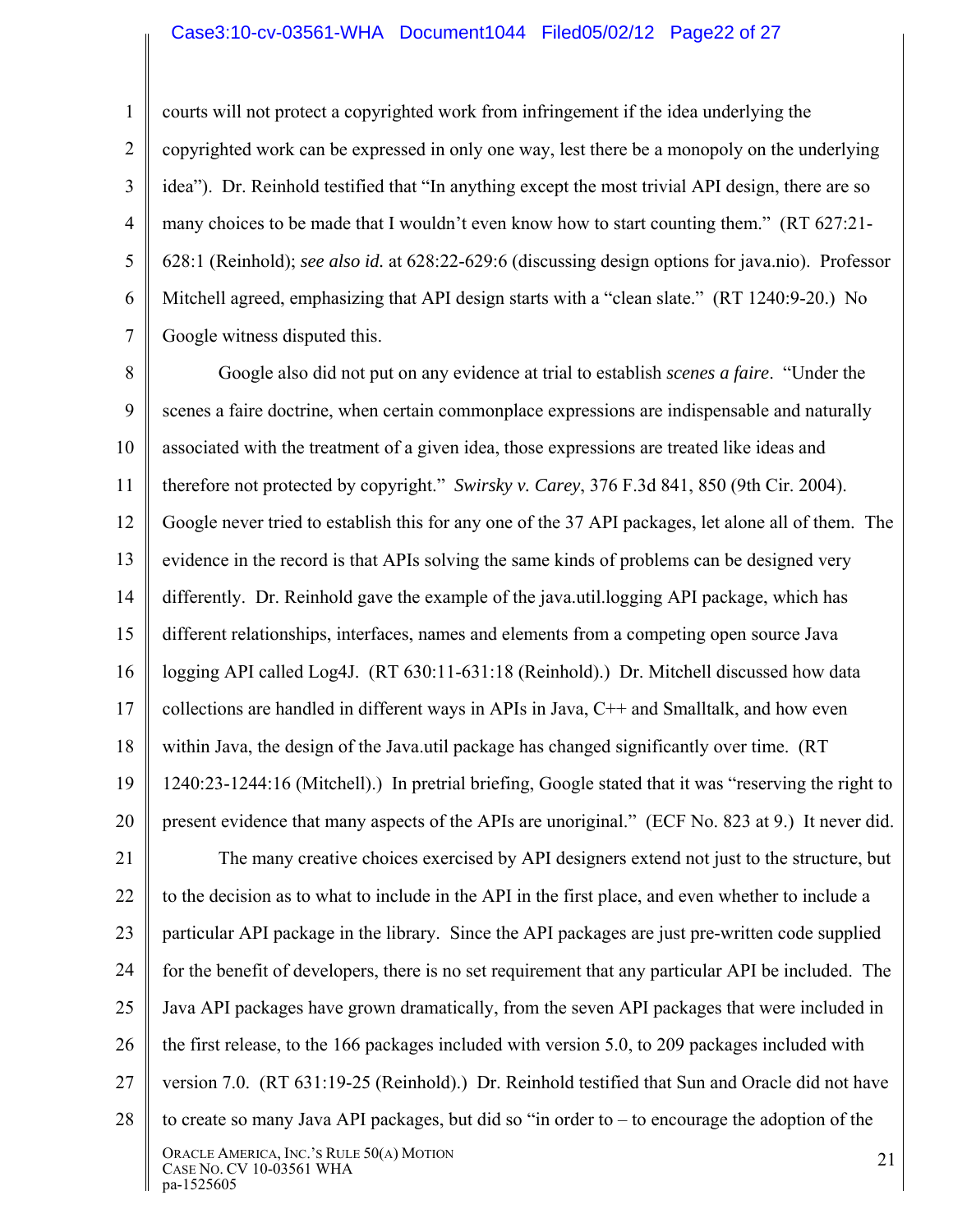### Case3:10-cv-03561-WHA Document1044 Filed05/02/12 Page23 of 27

1 2 3 4 5 Java platform by adding more and more facilities to make it an attractive platform for developers to use." (*Id.* at RT 632:1-6.) Other software platforms have taken a different approach. For example, C is one of the world's most popular programming languages, but Dr. Reinhold testified that "the C Standard Library is really very simple and primitive" and does not even contain basic data structures." (*Id.* at RT 632:7-20.)

6 7 8 9 10 11 12 13 14 15 16 17 The Court should also issue judgment as a matter of law in Oracle's favor on the copyrightability of the selection and arrangement of the names in the 37 Java APIs. The Court expressly left this issue open on summary judgment. (ECF No. 433 at 8.) The evidence showed that the choice of names is significant, and that API designers thoughtfully selected thousands of names for aesthetic purposes and consistency. (RT 628:2-21 (Reinhold)); TX 624 (Bloch presentation) at 7 ("Code should read like prose.").) (RT 746:20-748:13 (Bloch).) The names, of course, are organized within the same complex and creative structure as the API elements they label, and Oracle's selection and arrangement of those names should be found copyrightable. *See Lamps Plus, Inc. v. Seattle Lighting Fixture Co.,* 345 F.3d 1140, 1147 (9th Cir. 2003 ("[A] combination of unprotectable elements is eligible for copyright protection only if those elements are numerous enough and their selection and arrangement original enough that their combination constitutes an original work of authorship.").

18 19 20 21 22 23 24 25 26 27 28 ORACLE AMERICA, INC.'S RULE 50(A) MOTION ORACLE AMERICA, INC. S RULE 50(A) MOTION<br>CASE NO. CV 10-03561 WHA pa-1525605 Google has contended in the past that the 37 API packages are simply a "functional requirement for compatibility." This is not the correct legal standard, but Google still failed to meet it. As discussed above, the API package designs are not simply functional, and the undisputed evidence at trial is that Android is not compatible with Java in any event. (*See, e.g.,*  RT 1007:6-11 (Morrill); TX 383 at 8; RT 1331:16-1332:2 (Mitchell).) The API packages are not like a hardware interface that Google had to adopt if it wanted to use the Java programming language. Google designed many of its own API packages, and the experts agreed that Google could have designed its own corresponding 37 API packages if it wanted to. (RT 2212:25- 2213:19, 220:1-7 (Astrachan); 2288:6-13 (Mitchell).) Only about 60 classes must be present in the APIs for the Java language to function, and for most of those classes there is no requirement that the class contain any particular method or methods — the language simply expects that a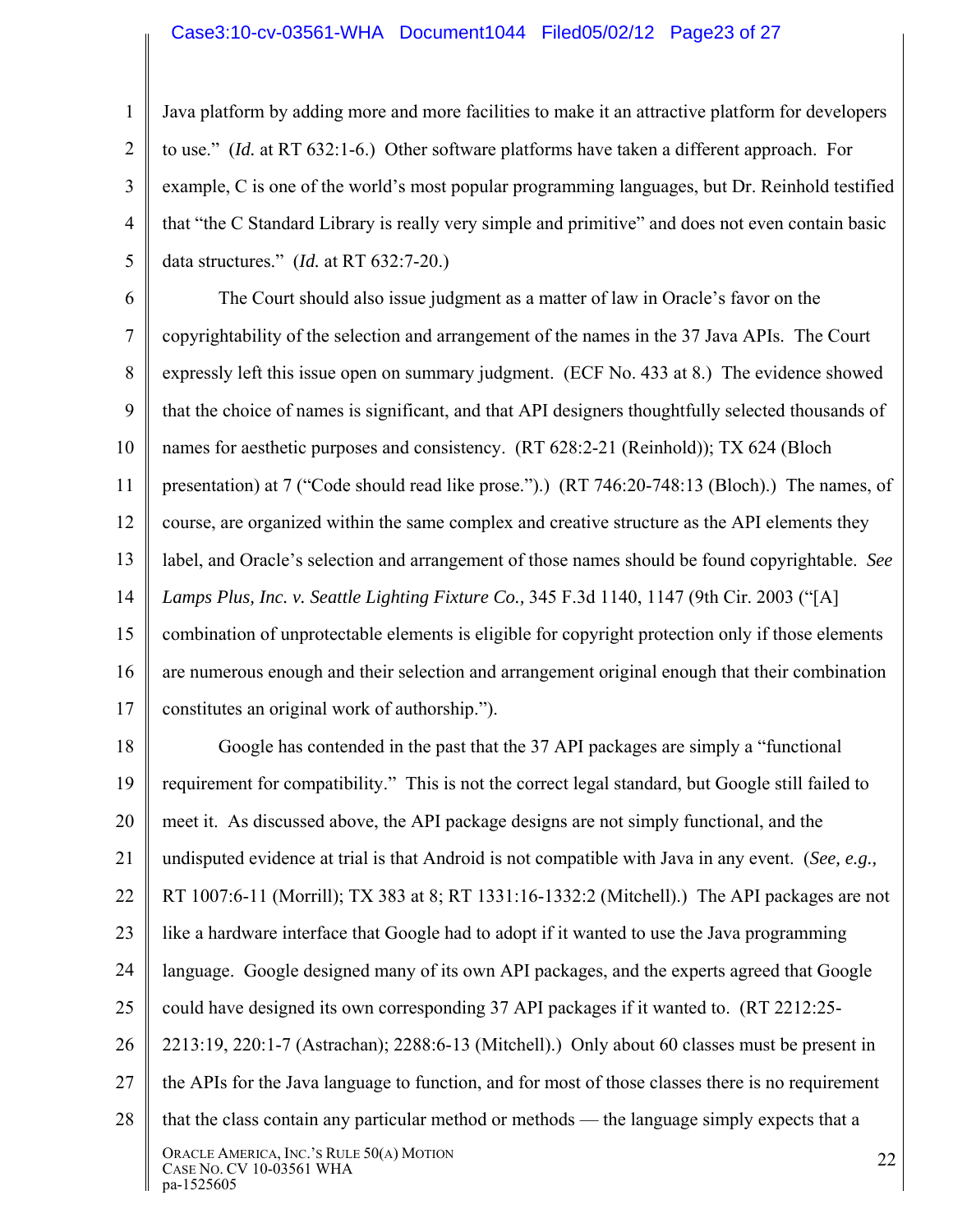1 2 class by that name will exist. (RT 684:16-685:2 (Reinhold); 2196:1-4 (Astrachan); TX 1062; TX 984.)

3 4 5 6 7 8 9 10 Finally, as discussed in section II.D.2 above, numerous witnesses testified at the trial that the structure, sequence and organization of the API packages is identical in the documentation and the class libraries because both are derived from the source code. The SSO of the source code falls squarely within the Ninth Circuit's holding in *Johnson Controls*, 886 F.2d at 1175. The written description of this highly expressive structure contained in the documentation is no less protectable than the expression of the structure in the source code. The structure, sequence and organization is copyrightable in both formats. It would be a perverse result if Google were found to infringe one but not the other.

11 12 In sum, based on the uncontroverted evidence presented at trial, the Court can grant judgment as a matter of law on copyrightability in Oracle's favor.

13

14

15

16

17

18

19

#### **B. Google Infringed Oracle's Copyrights By Deriving Its Implementations Of The 37 API Packages From Java Specifications**

The Android source code implements the functions specified in the English descriptions of Oracle's copyrighted specifications, and it also incorporates the SSO of the 37 Java API packages as described in the specifications. By copying the SSO *and* implementing the prose descriptions of the Java API specifications, converting from English text into Java-language code, Google has created an unauthorized derivative work.

20 21 22 23 24 25 26 27 28 A "derivative work" is defined as "a work based upon one or more preexisting works, such as a translation . . . or any other form in which a work may be recast, transformed, or adapted." 17 U.S.C. § 101. Ninth Circuit law supports Oracle's derivative works claim. In *Micro Star v. Formgen, Inc.*, 154 F.3d 1107, 1112 (9th Cir. 1998), the seller of new levels for a video game claimed it had not copied any protectable expression from the game's creator because its level files "reference the source art library, but do not actually contain any art files themselves." *Id.* at 1112. The Ninth Circuit disagreed, finding that "[i]n making this argument, Micro Star misconstrues the protected work. The work that Micro Star infringes is the D/N-3D story itself." *Id.* The court thus reversed the district court's denial of a preliminary injunction.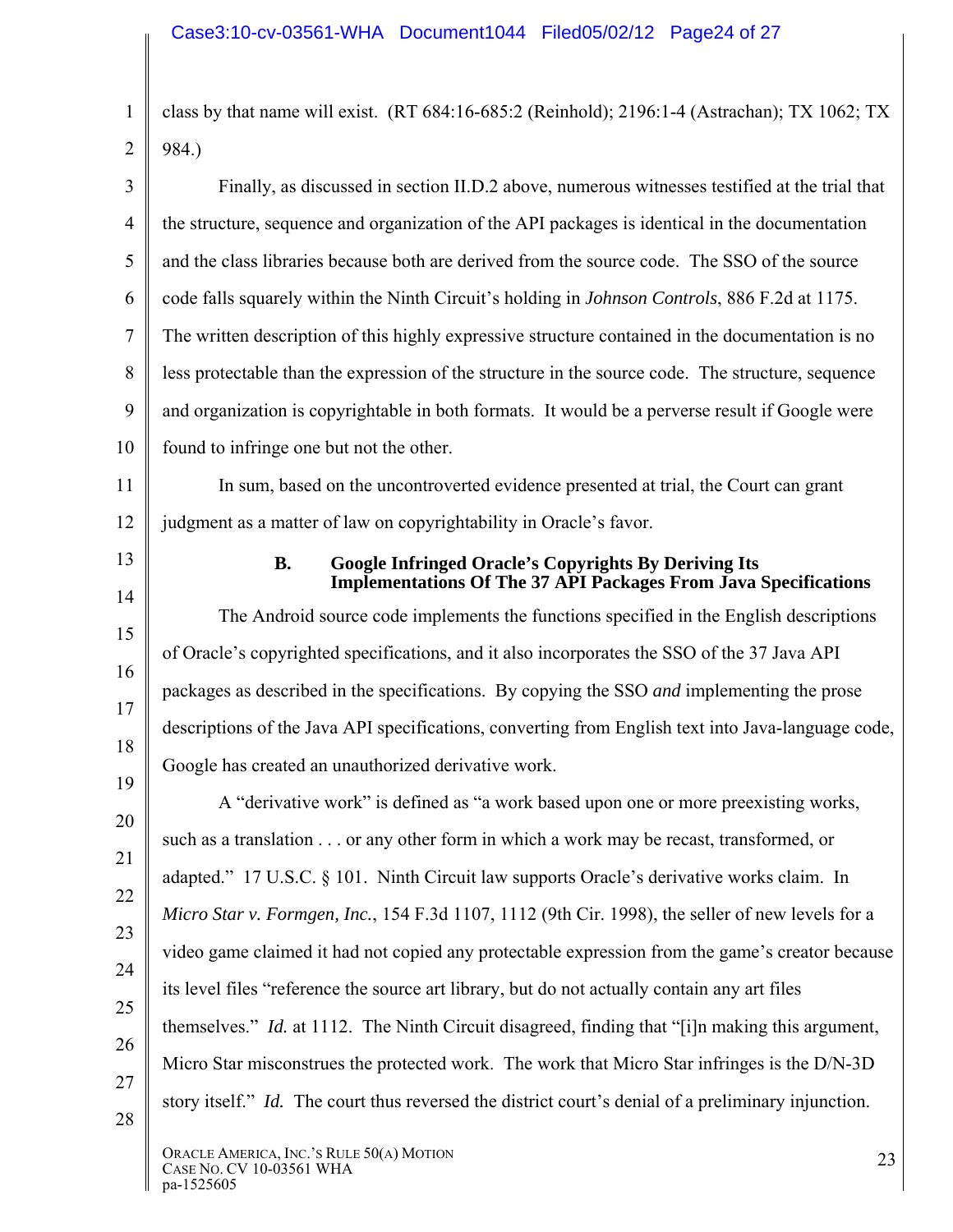1 2 *See also Twin Peaks Prods. v. Pul'n Int'l Ltd.*, 996 F.2d 1366, 1373-74 (2nd Cir. 1993) (finding detailed recounting of plot elements of television series was infringement)

3 4 5 6 7 8 9 10 11 Similarly, Google's argument that the implementing source code in Android copies only unprotectable ideas from Oracle's specifications misconstrues Oracle's derivative works claim. Professor Mitchell testified that the narrative in the Oracle API specifications is reflected in the Android source code: "[T]he narrative is reflected in the source code because the source code is a program that in a sense carries out that narrative, does what the explanation requires for this method." (RT 1253:16-18 (Mitchell).) Google's expert, Dr. Astrachan, acknowledged that the Android source code was "based on the specification." (RT 2219:7-18 (Astrachan).) That admission tracks the very definition of a "derivative work" in the Copyright Act: "A 'derivative work' is a work *based upon* one or more preexisting works . . . ." 17 U.S.C. § 101.

12 13 14 15 16 17 18 19 20 21 22 23 24 25 26 27 28 ORACLE AMERICA, INC.'S RULE 50(A) MOTION ORACLE AMERICA, INC. S RULE 50(A) MOTION<br>CASE NO. CV 10-03561 WHA Oracle is not claiming that Google is liable for implementing any single method or even a group of methods. Google is liable for implementing the entire SSO of the 37 Java API packages, including the methods described therein. Even if Google were correct that the implementation steps of a given method are an uncopyrightable idea—the same way that individual plot elements in a film might be uncopyrightable—Google implemented Oracle's descriptions thousands of times in the same structure, sequence, and organization in which Oracle wrote them. "[A] claim of copyright infringement can be based on infringement of a combination of unprotected elements." *Dream Games of Ariz., Inc. v. PC Onsite*, 561 F.3d 983, 988 (9th Cir. 2009). No reasonable fact finder could conclude that Google did not derive the SSO, as well as the meaning, of the code for the Android core libraries from Oracle's API specifications. Google's expert Professor Astrachan testified that corresponding elements in Java and Android APIs are structured, sequenced, and organized in the same way: Q. It has to be in the same position in the application programming interface structure, sequence and organization, correct? A. That is correct. (RT 2215:24-2216:2 (Astrachan).) He further testified that the method declarations in the Android code are like the detailed headings in an outline:

pa-1525605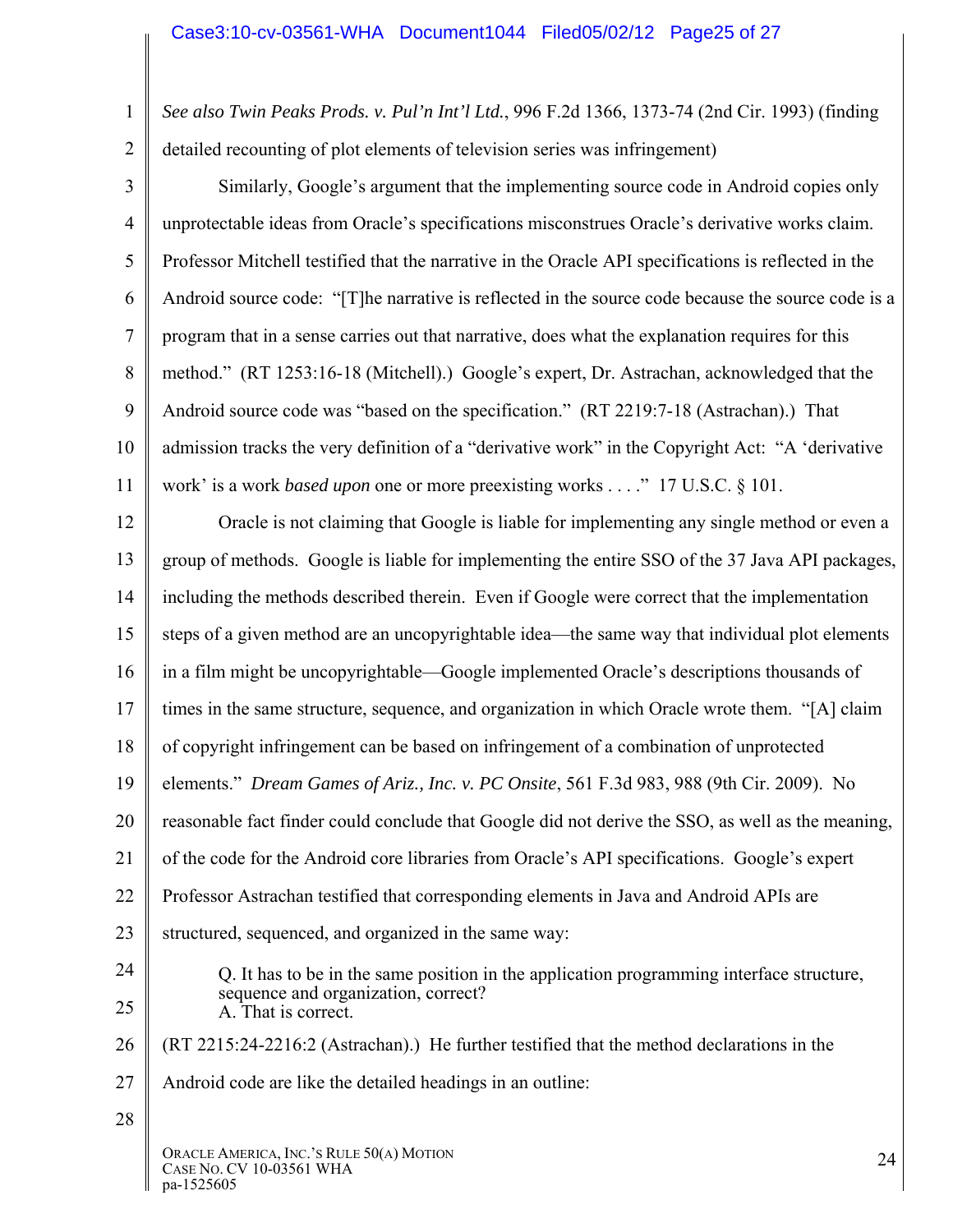|                | Case3:10-cv-03561-WHA Document1044 Filed05/02/12 Page26 of 27                                                                                                                               |  |  |  |  |  |  |
|----------------|---------------------------------------------------------------------------------------------------------------------------------------------------------------------------------------------|--|--|--|--|--|--|
| $\mathbf{1}$   | Q. And the method declarations are like the sub-sub-sub-chapter headings in this                                                                                                            |  |  |  |  |  |  |
| 2              | structure, sequence and organization; correct, sir?<br>A. I think that's one analogy that's reasonable.                                                                                     |  |  |  |  |  |  |
| 3              | (RT 2215:2-5 (Astrachan).) Google copied Oracle's detailed outline into the Android code.                                                                                                   |  |  |  |  |  |  |
| $\overline{4}$ | Google's argument that it was required to copy to use the Java language fails. With the                                                                                                     |  |  |  |  |  |  |
| 5              | exception of a very few classes, the Java APIs are not required to use Java at all. (RT 684:16-                                                                                             |  |  |  |  |  |  |
| 6              | 685:2 (Reinhold).) Google could have written its own APIs that provided similar functionality, as                                                                                           |  |  |  |  |  |  |
| 7              | Professor Astrachan testified: "it would be possible to provide an API that performed similar                                                                                               |  |  |  |  |  |  |
| 8              | functionality; not maybe exactly the same but similar." (RT 2213:8-10 (Astrachan).) Google                                                                                                  |  |  |  |  |  |  |
| 9              | actually did write many of its own APIs. (See RT 2213:17-19 (Astrachan) (noting that Android                                                                                                |  |  |  |  |  |  |
| 10             | developers wrote most of their own core libraries).) Google did not have to copy.                                                                                                           |  |  |  |  |  |  |
| 11             | Nor did "compatibility" compel Google's copying. Android is not, in fact, compatible                                                                                                        |  |  |  |  |  |  |
| 12             | with Java. (See TX 383 at 8 ("Q49. Is Android Java compatible? A. No.").) As Google engineer                                                                                                |  |  |  |  |  |  |
| 13             | Dan Bornstein testified, Google did not even attempt full compatibility with the Java platform:                                                                                             |  |  |  |  |  |  |
| 14             | Q. Did Android implement all the API packages present in any particular Java Platform?                                                                                                      |  |  |  |  |  |  |
| 15             | A. No.<br>Q. All right. And why not?                                                                                                                                                        |  |  |  |  |  |  |
| 16             | A. That wasn't a goal of the project. The goal of the project was to provide something that<br>was familiar to developers. It wasn't to provide any particular preexisting set of packages. |  |  |  |  |  |  |
| 17             | (RT 1783:15-22 (Bornstein).) True compatibility with Java would have required Google to                                                                                                     |  |  |  |  |  |  |
| 18             | incorporate all of the Java API packages, not just some. (RT 374:4-24 (Kurian).) Accordingly,                                                                                               |  |  |  |  |  |  |
| 19             | Google cannot use compatibility to excuse copying a select set of API packages into Android.                                                                                                |  |  |  |  |  |  |
| 20             | <b>Google's Equitable Defenses Fail</b><br>$\mathbf{C}$ .                                                                                                                                   |  |  |  |  |  |  |
| 21             | Google has failed to carry its burden of establishing its equitable defenses of waiver,                                                                                                     |  |  |  |  |  |  |
| 22             | estoppel, implied license, and laches. These defenses will be addressed in Oracle's Findings of                                                                                             |  |  |  |  |  |  |
| 23             | Fact and Conclusions of Law to be filed on May 2, 2012, which Oracle incorporates herein by                                                                                                 |  |  |  |  |  |  |
| 24             | reference.                                                                                                                                                                                  |  |  |  |  |  |  |
| 25             | V.<br><b>CONCLUSION</b>                                                                                                                                                                     |  |  |  |  |  |  |
| 26             | For the foregoing reasons, Oracle is entitled to judgment in its favor on its copyright                                                                                                     |  |  |  |  |  |  |
| 27             | infringement claim and against Google on Google's defenses.                                                                                                                                 |  |  |  |  |  |  |
| 28             |                                                                                                                                                                                             |  |  |  |  |  |  |
|                | ORACLE AMERICA, INC.'S RULE 50(A) MOTION<br>25<br>CASE NO. CV 10-03561 WHA<br>pa-1525605                                                                                                    |  |  |  |  |  |  |